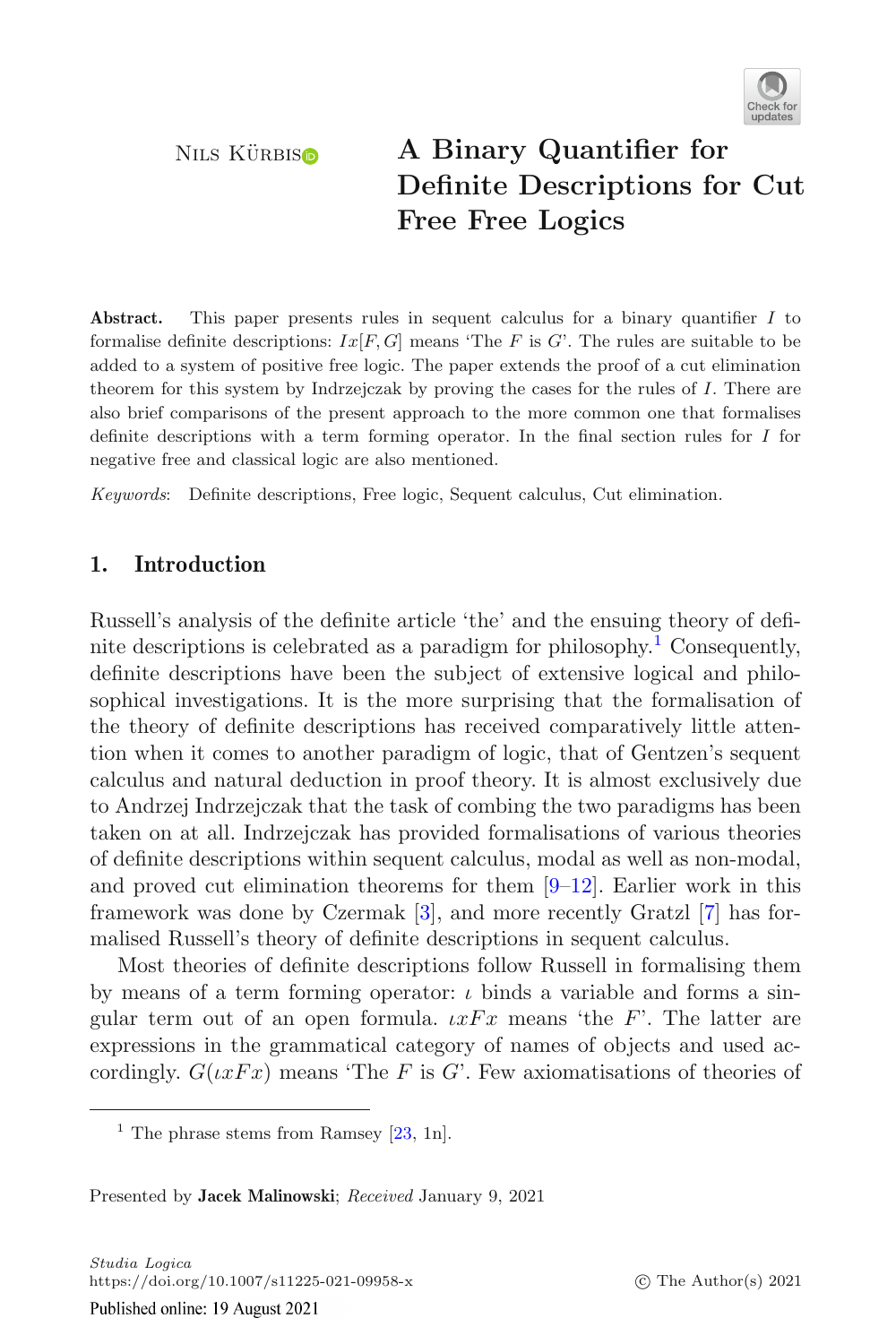definite descriptions, however, follow Russell in some other respects. Russell considered definite descriptions to be incomplete symbols. The meaning of  $\iota xFx$  is given by a contextual definition and it has no meaning outside the context of a formula in which it occurs. [\[24,](#page-20-1) 69ff] Indeed, upon analysis, the definite description disappears altogether: 'The  $F$  is  $G'$  means no more nor less than  $\exists y(\forall x(Fx \leftrightarrow x=y) \land Gy)$ . For Russell, the use of the *ι* operator is a matter of convenience, as it can be dispensed with. A formula with the  $\iota$  operator is an abbreviation of a longer formula and as such often easier to read. But that convenience is eradicated again by the need Russell saw for marking scope distinctions:  $\neg G(\iota x F x)$  is ambiguous, as it may represent either the internal negation of 'The  $F$  is  $G'$ , that is 'The  $F$  is not  $G'$ , or its external negation, 'It is not the case that the  $F$  is  $G'$ . Russell avoids ambiguity with a rather clumsy method of marking scope, which consists in repeating the  $\iota$  term in square brackets at the beginning of its scope. The internal negation of 'The F is G' is formalised as  $[\iota xF] \neg G(\iota xFx)$ , its external negation as  $\neg [u \in F] G(u \in F)$  [\[24,](#page-20-1) 181ff]. It is fair to say that these two formulas lose much of the greater ease of readability that  $G(\iota xFx)$  might have over  $\exists y (\forall x (F \leftrightarrow x = y) \land Gy)$ .

The most common formalisations of theories of definite descriptions do not follow Russell in incorporating scope distinctions. In the classic work of Lambert, ι is axiomatised on the basis of what is now known as *Lambert's Law*: [2](#page-1-0)

$$
(LL) \quad \forall y ( \iota x Fx = y \leftrightarrow \forall x (Fx \leftrightarrow x = y))
$$

which makes no mention of scope distinctions. (*LL*) axiomatises what is commonly regarded as the minimal theory of  $\iota$ . The logic can be either a negative or a positive free logic, with many free logicians preferring the latter. Additional axioms for stronger theories considered by Lambert [\[19](#page-20-2)], van Fraassen [\[26\]](#page-20-3), Bencivenga [\[1](#page-19-4)] and others also do not provide means for distinguishing scope.<sup>[3](#page-1-1)</sup>

It is the expressed aim of formalisations of theories of definite descriptions following Hintikka and Lambert that the theory should only care for the proper definite descriptions, that is, the cases where there is a unique object that satisfies the predicate F in  $\iota xFx$ , and remain largely silent if there is not. Hintikka makes the point that 'there is little to be said about the

<span id="page-1-0"></span> $2A$  principle almost like Lambert's Law was proposed by Hintikka  $[8]$ , but subsequently shown to be inconsistent by Lambert [\[18](#page-20-4)]: Hintikka omitted the outermost quantifier. The latter paper also contains the first formulation by Lambert of Lambert's Law.

<span id="page-1-1"></span> ${}^{3}$ For an overview see, besides the articles just quoted, Morscher and Simons [\[21](#page-20-5)].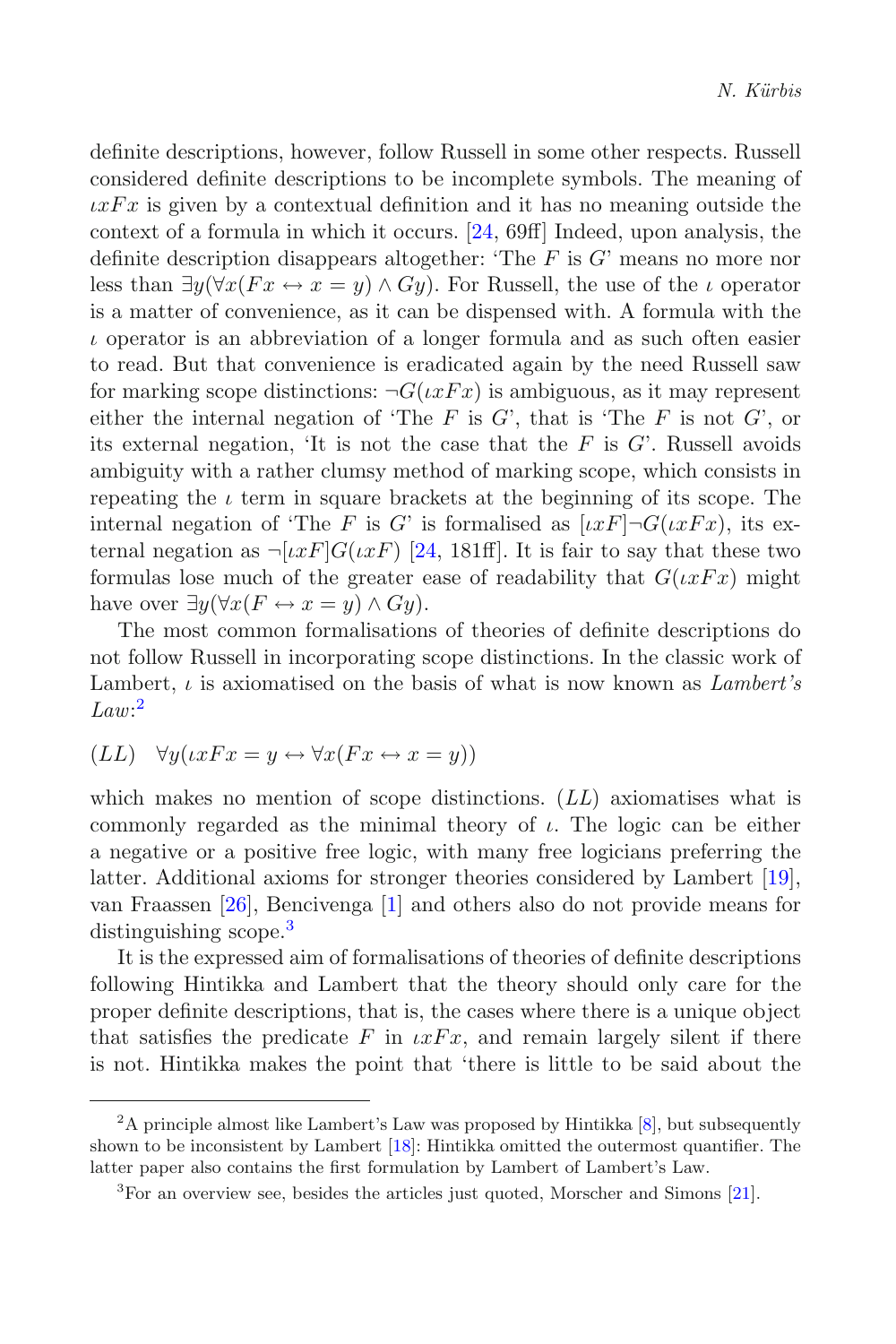properties of a described object unless we know that it exists', but whether it exists or not, to be the F means to be a unique  $F$  [\[8,](#page-19-5) 83]. Hintikka's theory still said rather too much about definite descriptions – it was inconsistent – but, *mutatis mutandis*, his observation motivates Lambert's Law. Lambert concurs in spirit [\[17,](#page-20-6) 2f]. Van Fraassen, too, underlines the neutrality of the minimal theory of definite descriptions when it comes to improper definite descriptions [\[26,](#page-20-3) 9f]. Bencivenga notes that the motivation behind it is that 'everybody agrees on how to treat denoting descriptions, and [the minimal theory of definite descriptions] says nothing (specific) beyond that' [\[1](#page-19-4), 417]. But if there is a unique  $F$ , then, as is also the case in Russell's theory, scope distinctions no longer matter, and so there is no need for them in this theory.

Exceptions to the rule are provided by Lambert himself in his formalisation of a Russellian theory of definite descriptions within negative free logic, where scope is marked by an operator for predicate abstraction [\[20](#page-20-7)]. This method is rather more elegant than Russell's own. It is also used by Fitting and Mendelsohn [\[5\]](#page-19-6) and Garson [\[6](#page-19-7)] in their investigations of definite descriptions in modal extensions of positive free logic. There is thus a place for a means for marking scope distinctions also in positive free logic.

An intriguing alternative is to formalise sentences containing definite descriptions by a binary quantifier which incorporates scope distinctions directly into the notation. This approach was recommended by Dummett , who proposes that 'The  $F$  is  $G$ ' should be formalised by an expression  $Ix[F, G]$ , where I binds a variable and forms a formula out of two formulas  $[4, p.162]$  $[4, p.162]$ .<sup>[4](#page-2-0)</sup> The proof theory of I was investigated within natural deduction for intuitionist negative and positive free logics in [\[14](#page-20-8)[–16\]](#page-20-9). The present paper investigates the proof theory of  $I$  in sequent calculus for classical positive free logic. I will give rules for  $I$  suitable to this framework and briefly compare them to axioms for  $\iota$ . The main part of the paper consists in a proof of a cut elimination theorem for the resulting system. It builds on a result of Indrzejczak's published recently in this journal [\[13\]](#page-19-9). Indrzejczak proves cut elimination theorems for a variety of positive and negative free logics. In the present paper Indrzejczak's proof is continued by the cases covering the rules for I. The contribution of this paper is thus two-fold: to propose a formalisation of a theory of definite descriptions within classical positive free logic that incorporates a means for marking scope distinctions, and to show that this is done in a proof-theoretically satisfactory way.

The generality of Indrzejczak's result means that one could envisage adding the rules for I studied here to other systems of free logic. However,

<span id="page-2-0"></span> $4A$  closely related notation is used by Neale  $[22]$  and briefly by Bostock  $[2,$  Sec. 8.4].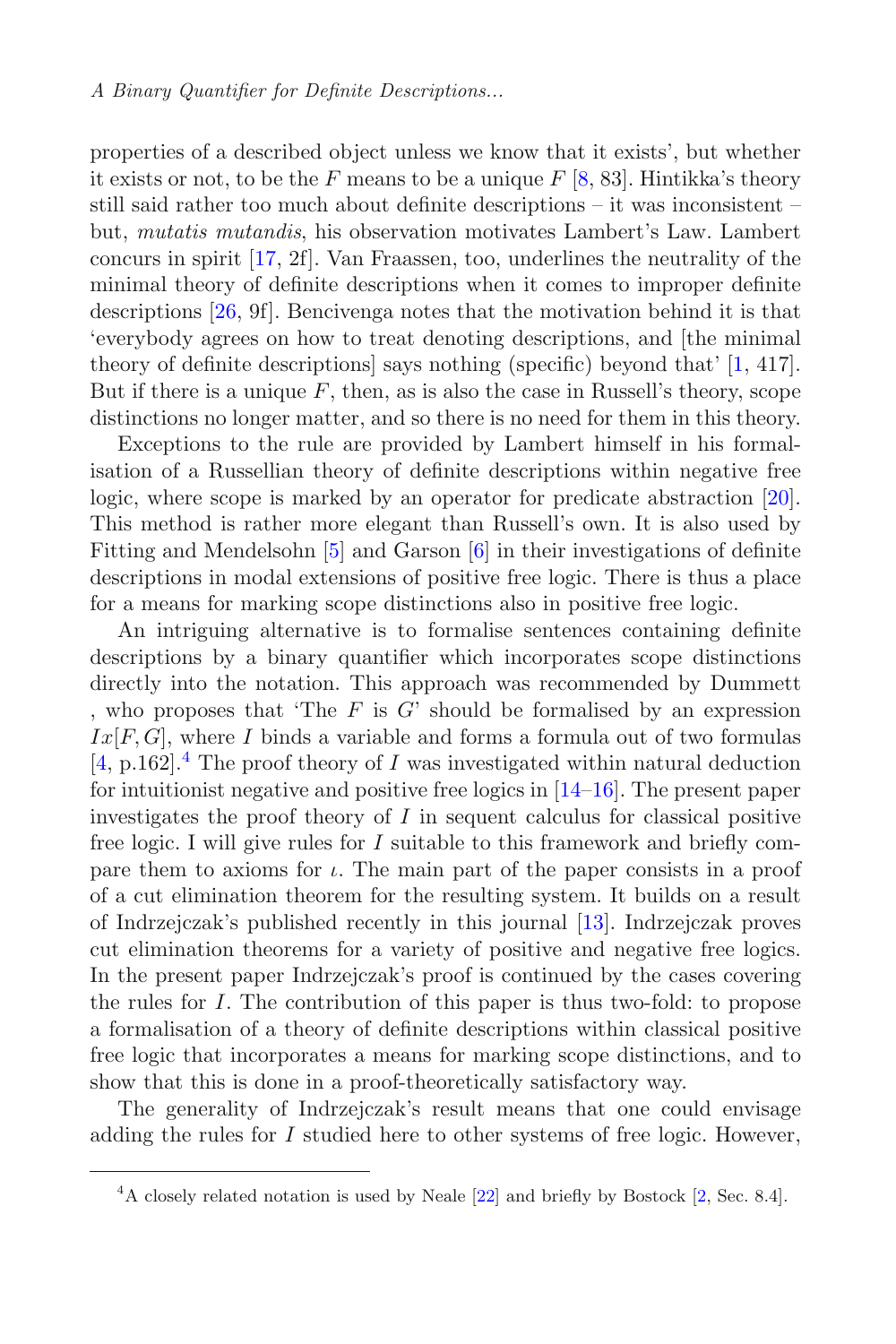different rules may be better suited to different logics. In particular, in negative free logic significantly simpler rules for  $I$  will do than those suitable for positive free logic proposed here. In the final section I consider them briefly. Indrzejczak's cut elimination theorem could be extended to cover negative free logic extended by I. The resulting system provides a proof-theoretically satisfactory formalisation of a Russellian theory of definite descriptions.

# **2. A System of Positive Free Logic**

The language is standard. Free variables are distinguished from bound ones by the use of parameters  $a, b, c \dots$  for the former and  $x, y, z \dots$  for the latter. For the purposes of the present section, the terms of the language are the parameters, constants and complex terms formed from them by function symbols. The latter play virtually no role in the present paper, except briefly in the conclusion, but as complex terms formed by the  $\iota$  operator are of course prominent in the other sections, we might as well include function symbols here. The occurrence of free variables in formulas will not be indicated explicitly except where substitution is concerned. Instead of  $A(x)$ , I'll simply write A.  $A_t^x$  is the result of substituting t for x in A, where it is assumed that no variable free in t becomes bound in  $A_t^x$ , i.e. that t is free for x in A. Exceptions are the existence predicate, where I'll write  $\exists !x$ and  $\exists !t$ , and in the following section, as in the previous one, I'll continue to use brackets where substitution of variables by  $\iota$  terms are concerned, as in  $G(\iota x F)$ , except, again, where G is the existence predicate. In all cases, identities are written as usual.

 $\Gamma, \Delta$  denote finite multisets of formulas. Indrzejczak's system GPFL has the following rules:<sup>[5](#page-3-0)</sup>

(Ax)  $A \Rightarrow A$  Cut  $\frac{\Gamma \Rightarrow \Theta, A \quad A, \Delta \Rightarrow \Lambda}{\Gamma, \Delta \Rightarrow \Theta, \Lambda}$ (LW)  $\frac{\Gamma \Rightarrow \Delta}{A \Gamma \Rightarrow \Delta}$  $(RW) \quad \frac{\Gamma \Rightarrow \Delta}{\Gamma \Rightarrow \Delta A}$ (LC)  $\frac{A, A, \Gamma \Rightarrow \Delta}{A, \Gamma \Rightarrow \Delta}$  $(RC)$   $\frac{\Gamma \Rightarrow \Delta, A, A}{\Gamma \Rightarrow \Delta, A}$  $(L\neg)$   $\overrightarrow{\Gamma} \Rightarrow \Delta, A$  $(R\rightarrow)$   $\frac{A, \overrightarrow{\Gamma} \Rightarrow \Delta}{\Gamma \Rightarrow \Delta, \neg A}$ 

<span id="page-3-0"></span> $^{5}\mathrm{It}$  is an extension of the propositional G1 calculus of Troestra and Schwichtenberg [\[25,](#page-20-11) 61f] by quantifier rules suitable to free logic and standard rules for identity.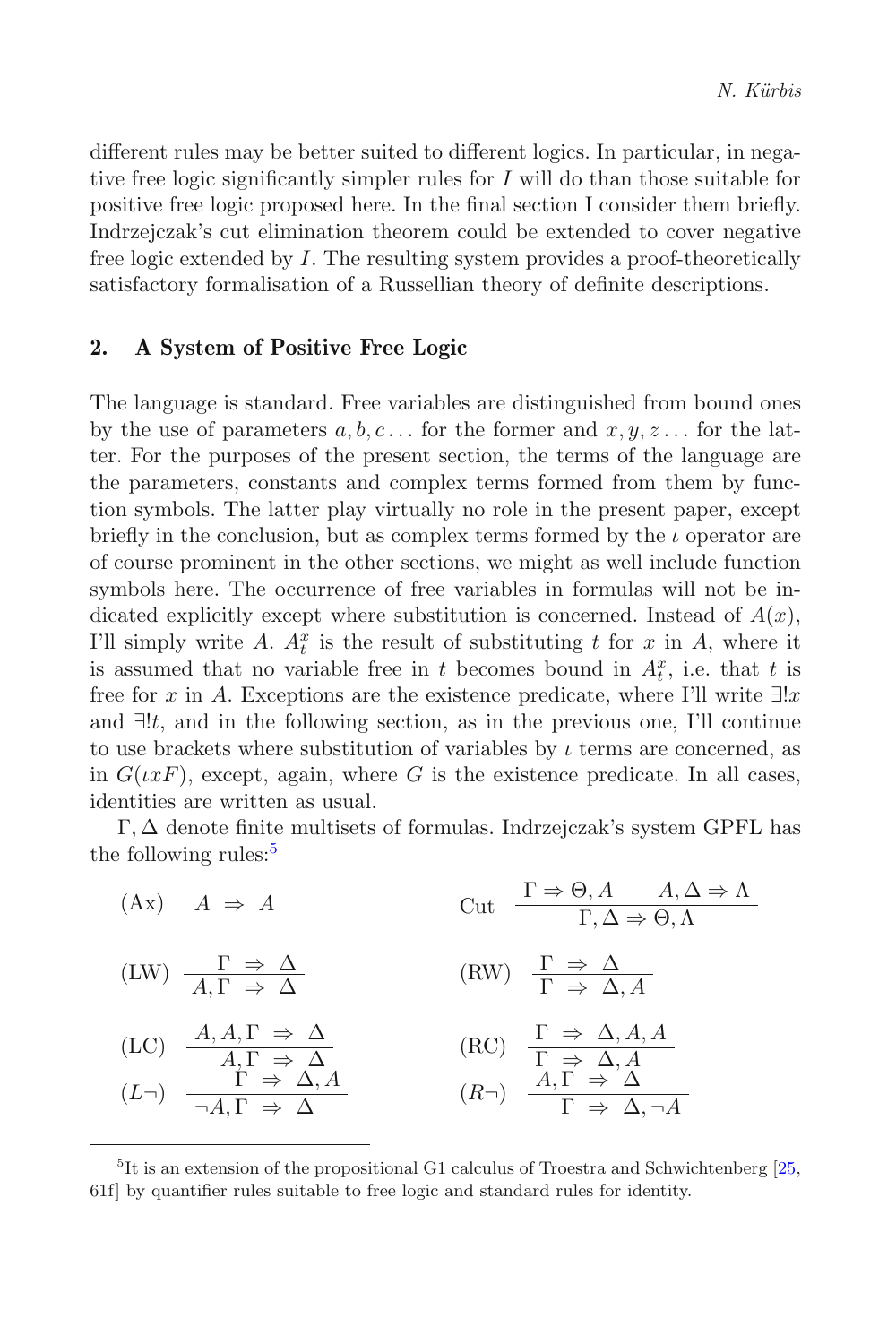$$
(L \wedge) \quad \frac{A, B, \Gamma \Rightarrow \Delta}{A \wedge B, \Gamma \Rightarrow \Delta} \qquad (R \wedge) \quad \frac{\Gamma \Rightarrow \Delta, A \quad \Gamma \Rightarrow \Delta, B}{\Gamma \Rightarrow \Delta, A \wedge B}
$$
\n
$$
(L \vee) \quad \frac{A, \Gamma \Rightarrow \Delta}{A \vee B, \Gamma \Rightarrow \Delta} \qquad (R \vee) \quad \frac{\Gamma \Rightarrow \Delta, A, B}{\Gamma \Rightarrow \Delta, A \vee B}
$$
\n
$$
(L \rightarrow) \quad \frac{\Gamma \Rightarrow \Delta, A \quad B, \Gamma \Rightarrow \Delta}{A \rightarrow B, \Gamma \Rightarrow \Delta} \qquad (R \rightarrow) \quad \frac{A, \Gamma \Rightarrow \Delta, B}{\Gamma \Rightarrow \Delta, A \rightarrow B}
$$
\n
$$
(L \forall) \quad \frac{A_t^x, \Gamma \Rightarrow \Delta}{\exists !t, \forall x A, \Gamma \Rightarrow \Delta} \qquad (R \forall) \quad \frac{\exists !a, \Gamma \Rightarrow \Delta, A_a^x}{\Gamma \Rightarrow \Delta, \forall x A}
$$
\n
$$
(L \exists) \quad \frac{\exists !a, A_a^x, \Gamma \Rightarrow \Delta}{\exists x A, \Gamma \Rightarrow \Delta} \qquad (R \exists) \quad \frac{\Gamma \Rightarrow \Delta, A_t^x}{\exists !t, \Gamma \Rightarrow \Delta, \exists x A}
$$

where in  $(L\exists)$  and  $(R\forall)$ , a does not occur in the conclusion.

Indrzejczak's system  $\text{GPEL}_{=}$  is formed by adding rules for identity to GPFL:

$$
(=I) \quad \frac{A_{t_2}^x, \Gamma \Rightarrow \Delta}{t_1 = t_2, A_{t_1}^x, \Gamma \Rightarrow \Delta} \qquad (=E) \quad \frac{t = t, \Gamma \Rightarrow \Delta}{\Gamma \Rightarrow \Delta}
$$

where A is atomic. The general case follows by induction.

Indrzejczak proves that cut is eliminable from GPFL and  $\text{GPEL}_{=}$  [\[13](#page-19-9), Theorem 3. In the next section I will extend  $\text{GPEL}_{=}$  by rules for the binary quantifier I and in the section thereafter continue Indrzejczak's proof to show that cut is eliminable also from the resulting system  $\text{GPFL}_{=}^I$ .

For comparisons between GPFL<sup>I</sup> and a system with the term forming  $\iota$ operator, it will be useful to have rules for the biconditional:

$$
(L \leftrightarrow) \quad \frac{\Gamma \Rightarrow \Delta, A, B \qquad A, B, \Gamma \Rightarrow \Delta}{A \leftrightarrow B, \Gamma \Rightarrow \Delta}
$$

$$
(R \leftrightarrow) \quad \frac{A, \Gamma \Rightarrow \Delta, B \qquad B, \Gamma \Rightarrow \Delta, A}{\Gamma \Rightarrow \Delta, A \leftrightarrow B}
$$

These are derivable from the rules for  $\rightarrow$  and  $\wedge$  taking the usual definition of  $\leftrightarrow$ .

Two useful provable sequents are  $A, A \leftrightarrow B \Rightarrow B$  and  $A \leftrightarrow B, B \Rightarrow A$ , which I will call  $(MP \leftrightarrow)$ . The first is proved in the following way, the second similarly:

$$
\frac{A \Rightarrow A}{A \Rightarrow B, A, B} \xrightarrow{\qquad} \frac{B \Rightarrow B}{A, B, A \Rightarrow B}
$$

$$
A \leftrightarrow B, A \Rightarrow B
$$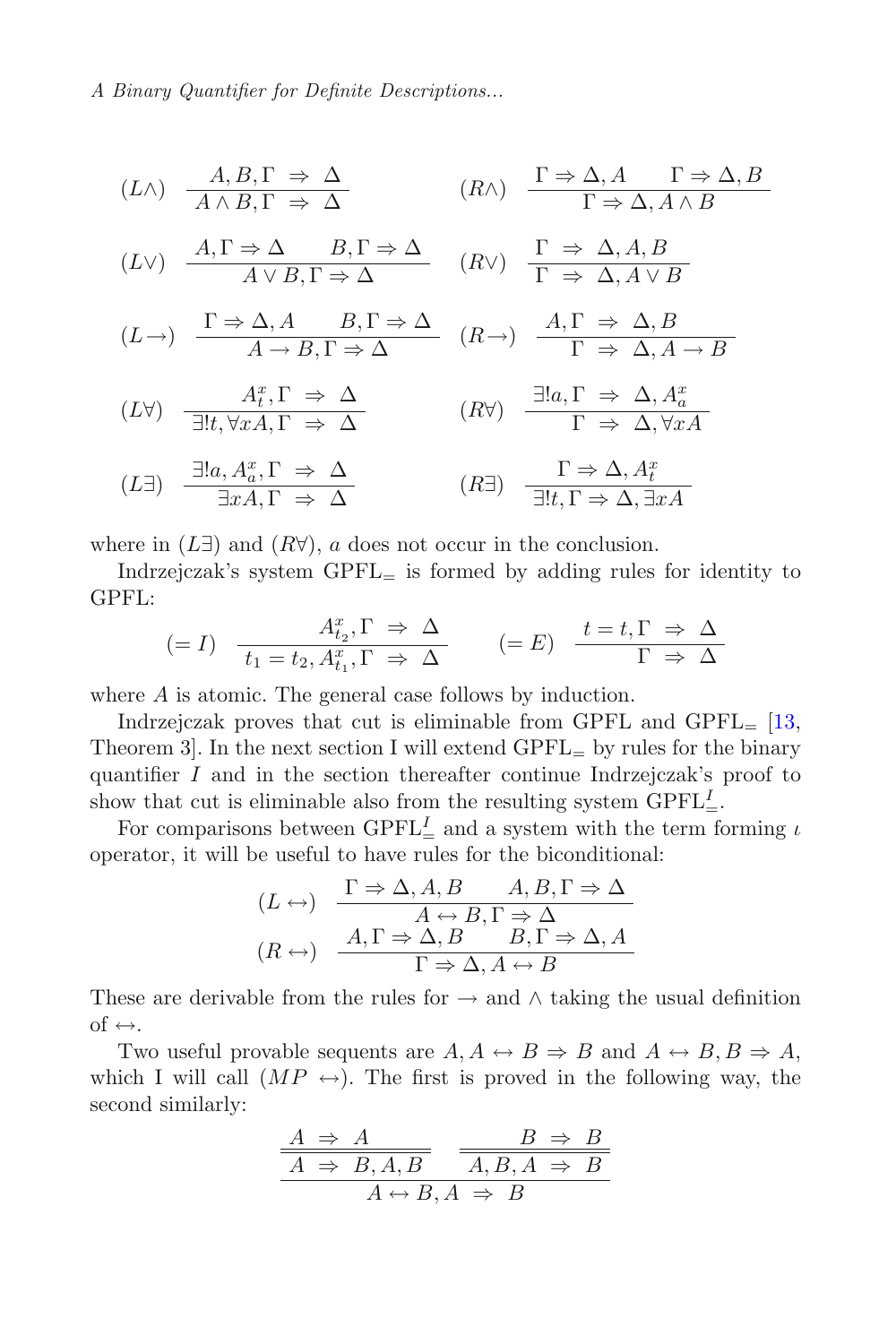Here and in the following, double lines indicate possibly multiple applications of rules, in particular the structural rule weakening, which must be used abundantly to make the contexts of the operational rules identical.

# **3. Adding** *I*

The syntax of  $\iota$  is that if F is a formula,  $\iota xF$  is a term. The syntax of I is that if F and G are formulas,  $Ix[F, G]$  is a formula. In both cases x is bound.

Let GPFL<sub> $\stackrel{\iota}{=}$ </sub> be GPFL<sub>=</sub> with its language extended by  $\iota$  and  $(LL)$  added as an axiom. In this system, what we might call the primary occurrences of  $\iota$ terms are those where they occupy the left or right of  $=$ . Occurrences where a predicate G other than identity is applied to an  $\iota$  term are secondary: the logic of  $G(\iota x F)$  is explained in terms of and derived from primary occurrences of  $\iota xF$ . But it would be possible to start the other way round. The following two principles are jointly equivalent to  $(LL)$  in  $\text{GPFL}_{\pm}^{\iota}$ .<sup>[6](#page-5-0)</sup>

$$
(\iota 1) \qquad \exists y (\forall x (F \leftrightarrow x = y) \land G) \to G(\iota x F)
$$

$$
(\iota 2) \qquad (G(\iota x F) \land \exists! \iota x F) \to \exists y (\forall x (F \leftrightarrow x = y) \land G)
$$

In positive free logic,  $\exists y(\forall x(F \leftrightarrow x = y))$  is equivalent to  $\exists! \iota x F$ , so the Russellian phrase  $\exists y(\forall x(F \leftrightarrow x=y) \land G)$  is equivalent to  $G(\iota xF) \land \exists ! \iota xF$ .

Let GPFL<sup>I</sup> be GPFL<sub>=</sub> with its language extended by I and these rules added:

$$
(RI) \quad \frac{\Gamma \Rightarrow \Delta, F_t^x \qquad \Gamma \Rightarrow \Delta, G_t^x \qquad \Gamma \Rightarrow \Delta, \exists! t \qquad \exists! a, F_a^x, \Gamma \Rightarrow \Delta, a = t \qquad \Gamma \Rightarrow \Delta, I_x[F, G]
$$

where a does not occur in the conclusion.

$$
(LI^1) \quad \frac{\Gamma \Rightarrow \Delta, F_t^x \qquad \Gamma \Rightarrow \Delta, \exists! t \qquad F_a^x, \exists! a, \Gamma \Rightarrow \Delta, a = t \qquad F_b^x, G_b^x, \exists! b, \Gamma \Rightarrow \Delta}{Ix[F, G], \Gamma \Rightarrow \Delta}
$$

where a and b do not occur in the conclusion.

$$
(LI^2) \quad \frac{\Gamma\Rightarrow\Delta, F_{t_1}^x \qquad \Gamma\Rightarrow\Delta, F_{t_2}^x \qquad \Gamma\Rightarrow\Delta, \exists! t_1 \qquad \Gamma\Rightarrow\Delta, \exists! t_2 \qquad \Gamma\Rightarrow\Delta, A_{t_2}^x \qquad \Gamma\Rightarrow\Delta, A_{t_2}^x \qquad \Gamma\Rightarrow\Delta, A_{t_2}^x \qquad \Gamma\Rightarrow\Delta, A_{t_1}^x \qquad \Gamma\Rightarrow\Delta, A_{t_2}^x \qquad \Gamma\Rightarrow\Delta, A_{t_2}^x \qquad \Gamma\Rightarrow\Delta, A_{t_2}^x \qquad \Gamma\Rightarrow\Delta, A_{t_2}^x \qquad \Gamma\Rightarrow\Delta, A_{t_2}^x \qquad \Gamma\Rightarrow\Delta, A_{t_2}^x \qquad \Gamma\Rightarrow\Delta, A_{t_2}^x \qquad \Gamma\Rightarrow\Delta, A_{t_2}^x \qquad \Gamma\Rightarrow\Delta, A_{t_2}^x \qquad \Gamma\Rightarrow\Delta, A_{t_2}^x \qquad \Gamma\Rightarrow\Delta, A_{t_2}^x \qquad \Gamma\Rightarrow\Delta, A_{t_2}^x \qquad \Gamma\Rightarrow\Delta, A_{t_2}^x \qquad \Gamma\Rightarrow\Delta, A_{t_2}^x \qquad \Gamma\Rightarrow\Delta, A_{t_2}^x \qquad \Gamma\Rightarrow\Delta, A_{t_2}^x \qquad \Gamma\Rightarrow\Delta, A_{t_2}^x \qquad \Gamma\Rightarrow\Delta, A_{t_2}^x \qquad \Gamma\Rightarrow\Delta, A_{t_2}^x \qquad \Gamma\Rightarrow\Delta, A_{t_2}^x \qquad \Gamma\Rightarrow\Delta, A_{t_2}^x \qquad \Gamma\Rightarrow\Delta, A_{t_2}^x \qquad \Gamma\Rightarrow\Delta, A_{t_2}^x \qquad \Gamma\Rightarrow\Delta, A_{t_2}^x \qquad \Gamma\Rightarrow\Delta, A_{t_2}^x \qquad \Gamma\Rightarrow\Delta, A_{t_2}^x \qquad \Gamma\Rightarrow\Delta, A_{t_2}^x \qquad \Gamma\Rightarrow\Delta, A_{t_2}^x \qquad \Gamma\Rightarrow\Delta, A_{t_2}^x \qquad \Gamma\Rightarrow\Delta, A_{t_2}^x \qquad \Gamma\Rightarrow\Delta, A_{t_2}^x \qquad \Gamma\Rightarrow\Delta, A_{t_2}^x \qquad \Gamma\Rightarrow\Delta, A_{t_2}^x \qquad \Gamma\Rightarrow\Delta, A_{t_2}^x \q
$$

where A is an atomic formula.

<span id="page-5-0"></span><sup>&</sup>lt;sup>6</sup>This holds already in intuitionist positive free logic. For proof see [\[16](#page-20-9),  $*3$ ,  $*4$ ].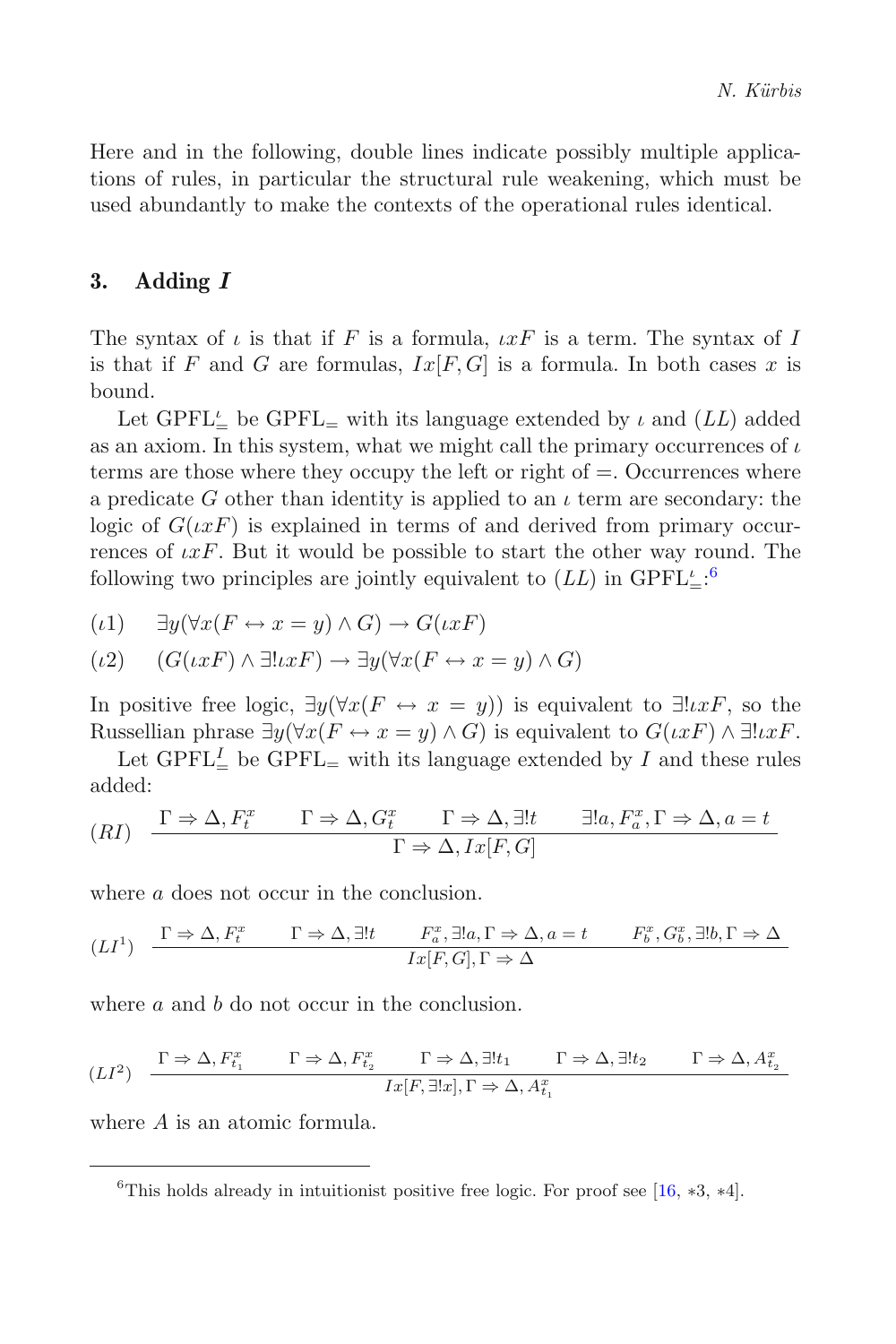$$
(LI^3) \quad \frac{F_a^x, \exists !a, \Gamma \Rightarrow \Delta}{Ix[F, \exists !x], \Gamma \Rightarrow \Delta}
$$

where a does not occur in the conclusion.

$$
(LI^4) \quad \frac{\Gamma \Rightarrow \Delta, F_{t_1}^x \qquad \Gamma \Rightarrow \Delta, \exists! t_1 \qquad \Gamma \Rightarrow \Delta, \exists! t_2 \qquad \Gamma \Rightarrow \Delta, A_{t_2}^x \qquad \qquad
$$

$$
Ix[F, x = t_2], \Gamma \Rightarrow \Delta, A_{t_1}^x \qquad \qquad
$$

where A is an atomic formula.

$$
(LI^5) \quad \frac{\Gamma \Rightarrow \Delta, \exists! t \qquad F_a^x, \exists! a, \Gamma \Rightarrow \Delta}{Ix[F, x=t], \Gamma \Rightarrow \Delta}
$$

where a does not occur in the conclusion.

These rules are those of [\[16\]](#page-20-9) transposed to sequent calculus. That paper also contains an extensive discussion of the conceptual foundations of the present formalisation of definite descriptions and explains why these rules are adequate for the account at hand. Here I only note two things. First,  $(LI<sup>4</sup>)$ and  $(LI<sup>5</sup>)$  are required to mimic some inferences in the framework using  $\iota$  involving identity, of which I will give an example shortly. Secondly, the remaining rules are equivalent to principles corresponding to  $(\iota 1)$  and  $(\iota 2)$ under a translation between the languages of  $\text{GPFL}_{\equiv}^{\iota}$  and  $\text{GPFL}_{\equiv}^{\iota}$  in which  $G(\iota x F)$ ,  $\exists ! \iota x F$ ,  $\iota x F = t$  are translated as  $I x[F, G]$ ,  $I x[F, \exists ! x]$ ,  $I x[F, x = t]$ , respectively:[7](#page-6-0)

$$
(S11) \exists y (\forall x (F \leftrightarrow x = y) \land G_y^x) \Rightarrow Ix[F, G]
$$
  

$$
(S12) \ Ix[F, G], Ix[F, \exists !x] \Rightarrow \exists y (\forall x (F \leftrightarrow x = y) \land G_y^x)
$$

For simplicity I will use a more convenient, but equivalent, version of  $(LI^2)$ :

$$
(LI2') \quad \frac{\Gamma \Rightarrow \Delta, F_{t_1}^x \qquad \Gamma \Rightarrow \Delta, F_{t_2}^x \qquad \Gamma \Rightarrow \Delta, \exists! t_1 \qquad \Gamma \Rightarrow \Delta, \exists! t_2 \qquad \qquad \text{Ix}[F, \exists! x], \Gamma \Rightarrow \Delta, t_1 = t_2
$$

The reason  $(LI^{2'})$  is not the official rule of the present system is that with it, cuts on identities that are concluded by  $(LI^{2'})$  in the left premises and by  $(= E)$  in the right premise are not eliminable.<sup>[8](#page-6-1)</sup>

<span id="page-6-2"></span><span id="page-6-0"></span><sup>7</sup>A more precise account of this translation may be found in [\[15\]](#page-20-12).

<span id="page-6-1"></span><sup>8</sup>Indrzejczak suggests in correspondence that this problem can be avoided with an alternative to  $(= I)$ : from  $\Gamma \Rightarrow \Delta, t_1 = t_2$  and  $\Gamma \Rightarrow \Delta, A_{t_1}$  infer  $\Gamma \Rightarrow \Delta, A_{t_2}$ . He also proposes a further version of  $(LI^2)$  which avoids the problem while keeping the original rule  $(= I)$ : from  $\Gamma \Rightarrow \Delta, F_{t_1}^x, \Gamma \Rightarrow \Delta, F_{t_2}^x, \Gamma \Rightarrow \Delta, \exists ! t_1, \Gamma \Rightarrow \Delta, \exists ! t_2 \text{ and } t_1 = t_2, \Gamma \Rightarrow \Delta$ infer  $I_x[F, \exists !x]$ ,  $\Gamma \Rightarrow \Delta$ . Similarly for  $(LI^4)$ . My aim here is to stay close to the system as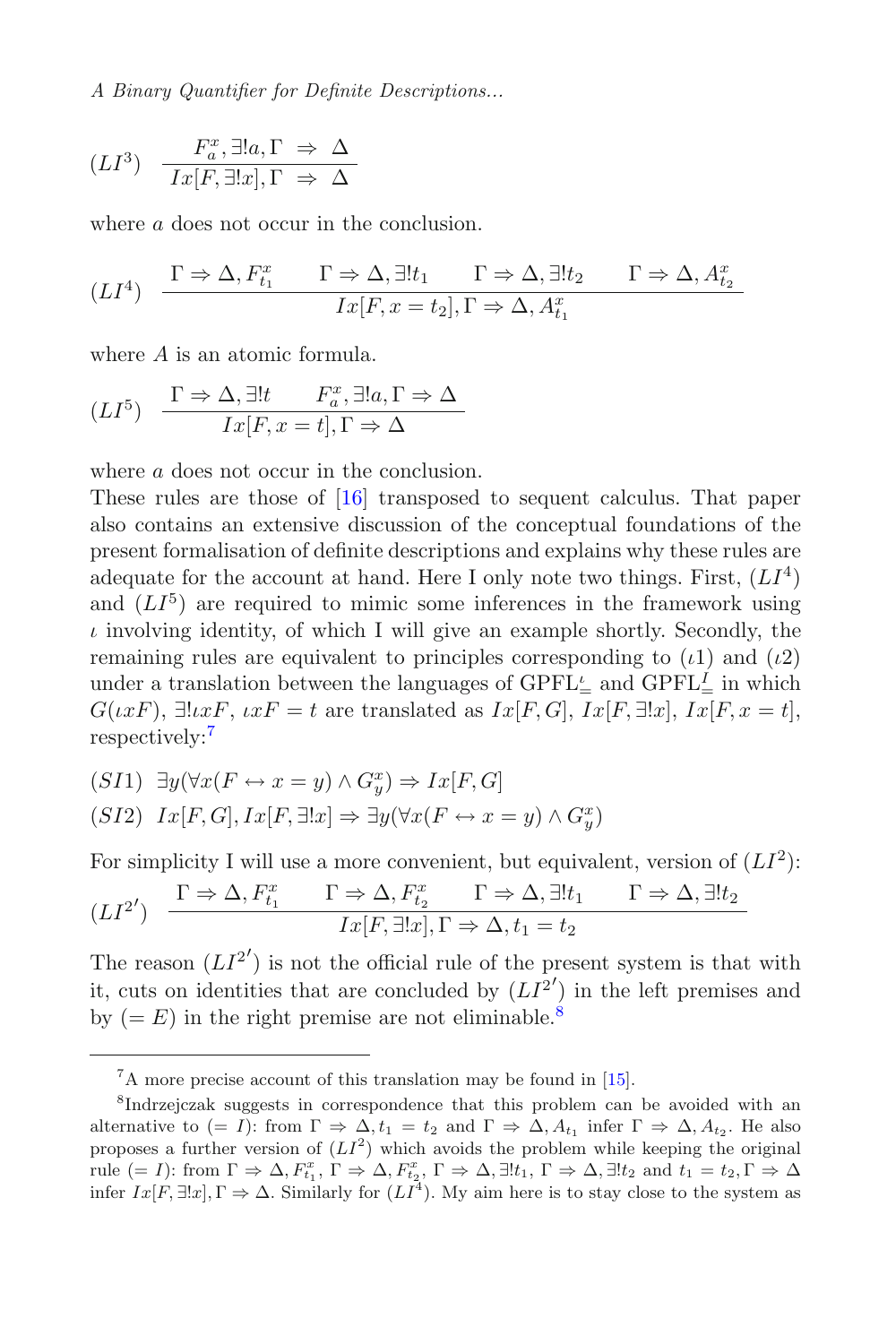Theorem 1. *Given the rules of GPFL*=*:*

*(a) (*SI1*) and* (RI) *are interderivable;*

 $(b)$   $(LI<sup>1</sup>)$  *is derivable from (SI2) and the instance of (SI1) with G replaced by* ∃!*;*

(c)  $(LI^{2'})$  *and*  $(LI^3)$  *are derivable from the instance of (SI2) with G replaced by* ∃!*;*

(d) (SI2) is derivable from  $(LI^1)$ ,  $(LI^2)$  and  $(LI^3)$ *.* 

PROOF. (a.i) Assume sequents (1)  $\Gamma \Rightarrow \Delta, F_t^x$ , (2)  $\Gamma \Rightarrow \Delta, G_t^x$ , (3)  $\Gamma \Rightarrow$  $\Delta$ ,  $\exists !t$  and  $(4)$   $\exists !a, F_a^x, \Gamma \Rightarrow \Delta, a = t$ , where a is not free in  $\Gamma, \Delta$ . From  $F_a^x \Rightarrow$  $F_a^x$  by  $(= I)$  we have  $a = t, F_t^x \Rightarrow F_a^x$ , and so from (1) by Cut  $a = t, \Gamma \Rightarrow$  $\Delta, F_a^x$ . Then from (4) by weakening and  $(R \leftrightarrow) \exists !a, \Gamma \Rightarrow \Delta, F_a^x \leftrightarrow a = t$ , and so by  $(R\forall)$  we derive  $\Gamma \Rightarrow \Delta, \forall x (F \leftrightarrow x = t)$ . So from (2) by  $(R \wedge) : \Gamma \Rightarrow$  $\Delta$ ,  $\forall x (F \leftrightarrow x = t) \land G_t^x$ , and by  $(R \exists)! \exists! t, \Gamma \Rightarrow \Delta$ ,  $\exists y (\forall x (F \leftrightarrow x = y) \land G_y^x)$ , so from (3) by Cut and contraction,  $\Gamma \Rightarrow \Delta$ ,  $\exists y (\forall x (F \leftrightarrow x = y) \land G_{y}^{x})$ . Finally, by Cut from  $(SI1)$  we conclude  $\Gamma \Rightarrow \Delta, Ix[F, G].$ 

(a.ii) First, we prove two sequents using  $(MP \leftrightarrow)$ ,  $(L\forall)$  and  $(= E)$ :

$$
\frac{b=b, F_b^x \leftrightarrow b=b \Rightarrow F_b^x}{b=b, \exists!b, \forall x (F \leftrightarrow x=b) \Rightarrow F_b^x} \qquad \frac{F_a^x, F_a^x \leftrightarrow a=b \Rightarrow a=b}{\exists!a, F_a^x, \forall x (F \leftrightarrow x=b) \Rightarrow a=b}
$$
  

$$
\frac{1}{a}, \frac{1}{b}, \frac{1}{c}, \frac{1}{d}, \frac{1}{d}, \frac{1}{d}, \frac{1}{d}, \frac{1}{d}, \frac{1}{d}, \frac{1}{d}, \frac{1}{d}, \frac{1}{d}, \frac{1}{d}, \frac{1}{d}, \frac{1}{d}, \frac{1}{d}, \frac{1}{d}, \frac{1}{d}, \frac{1}{d}, \frac{1}{d}, \frac{1}{d}, \frac{1}{d}, \frac{1}{d}, \frac{1}{d}, \frac{1}{d}, \frac{1}{d}, \frac{1}{d}, \frac{1}{d}, \frac{1}{d}, \frac{1}{d}, \frac{1}{d}, \frac{1}{d}, \frac{1}{d}, \frac{1}{d}, \frac{1}{d}, \frac{1}{d}, \frac{1}{d}, \frac{1}{d}, \frac{1}{d}, \frac{1}{d}, \frac{1}{d}, \frac{1}{d}, \frac{1}{d}, \frac{1}{d}, \frac{1}{d}, \frac{1}{d}, \frac{1}{d}, \frac{1}{d}, \frac{1}{d}, \frac{1}{d}, \frac{1}{d}, \frac{1}{d}, \frac{1}{d}, \frac{1}{d}, \frac{1}{d}, \frac{1}{d}, \frac{1}{d}, \frac{1}{d}, \frac{1}{d}, \frac{1}{d}, \frac{1}{d}, \frac{1}{d}, \frac{1}{d}, \frac{1}{d}, \frac{1}{d}, \frac{1}{d}, \frac{1}{d}, \frac{1}{d}, \frac{1}{d}, \frac{1}{d}, \frac{1}{d}, \frac{1}{d}, \frac{1}{d}, \frac{1}{d}, \frac{1}{d}, \frac{1}{d}, \frac{1}{d}, \frac{1}{d}, \frac{1}{d}, \frac{1}{d}, \frac{1}{d}, \frac{1}{d}, \frac{1}{d}, \frac{1}{d}, \frac{1}{d}, \frac{1}{d}, \frac{1}{d}, \frac{1}{d}, \frac{1}{d}, \frac{1}{d}, \frac{1}{d}, \frac{1}{d}, \frac{1}{d}, \frac{1}{d
$$

Then from these and two axioms by weakening we derive the premises of  $(RI)$ :

$$
\exists!b, \forall x (F \leftrightarrow x = b) \Rightarrow F_b^x \quad G_b^x \Rightarrow G_b^x \quad \exists!b \Rightarrow \exists!b \quad \exists!a, F_a^x, \forall x (F \leftrightarrow x = b) \Rightarrow a = b
$$
  

$$
\exists!b, \forall x (F \leftrightarrow x = b), G_b^x \Rightarrow Ix [F, G]
$$
  

$$
\overline{\exists!b, \forall x (F \leftrightarrow x = b) \land G_b^x \Rightarrow Ix [F, G]}
$$
  

$$
\overline{\exists y (\forall x (F \leftrightarrow x = y) \land G_y^x) \Rightarrow Ix [F, G]}
$$

(b) Assume (1)  $\Gamma \Rightarrow \Delta, F_t^x$ , (2)  $\Gamma \Rightarrow \Delta, \exists !t$ , (3)  $F_a^x$ ,  $\exists !a, \Gamma \Rightarrow \Delta, a = t$ and (4)  $F_b^x, G_b^x, \exists !b, \Gamma \Rightarrow \Delta$ , a and b not free in  $\Gamma, \Delta$ . Using (1), (2) twice and (3), by the derivability of  $(RI)$  from  $(SI1)$  and replacing G with  $\exists !$ , infer  $\Gamma \Rightarrow \Delta, Ix[F, \exists !x]$ . So from  $(SI2)$  by Cut  $Ix[F, G], \Gamma \Rightarrow \Delta, \exists y(\forall x(F \leftrightarrow G))$  $x = y$ ) ∧  $G_y^x$ ). By the rules for  $\exists$  and  $\wedge$ ,  $\exists y (\forall x (F \leftrightarrow x = y) \wedge G_y^x) \Rightarrow$  $\exists x(F \wedge G)$ . From (4) by the same rules  $\exists x(F \wedge G), \Gamma \Rightarrow \Delta$ , so by Cut twice and contraction  $Ix[F,G], \Gamma \Rightarrow \Delta$ .

(c) This is fairly straightforward, so it is left as an exercise.

presented in his paper, and I mention the first option only for its interest. To the second one I'll come back in Section 5.1.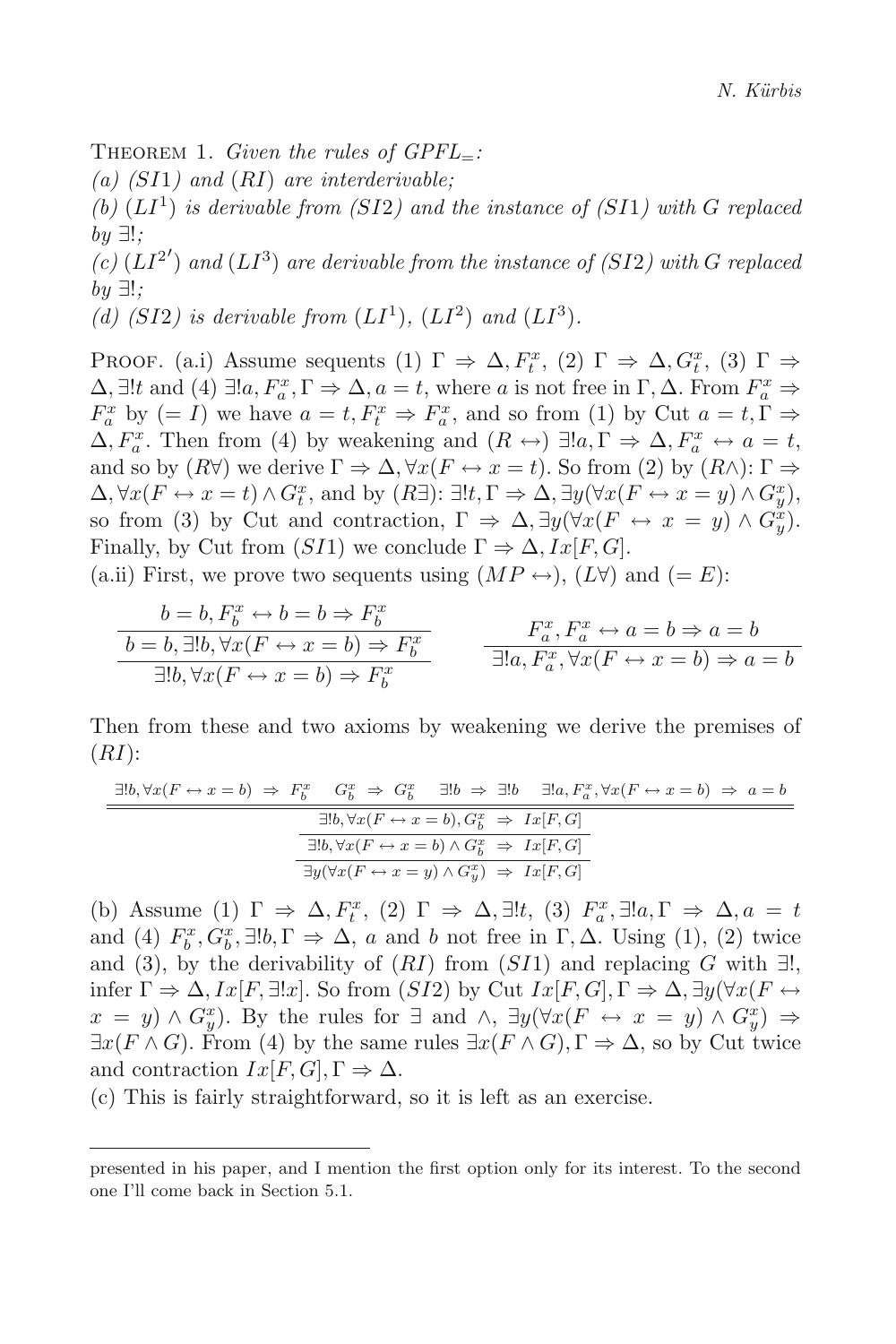(d) This is not so straightforward. Let Π be the following deduction, which ends with an application of  $(LI^{2'})$  to sequents derived from axioms by weakening:

$$
\frac{F_a^x \Rightarrow F_a^x \qquad F_b^x \Rightarrow F_b^x \qquad \exists! a \Rightarrow \exists! a \qquad \exists! b \Rightarrow \exists! b
$$

$$
Ix[F, \exists! x], F_a^x, F_b^x, \exists! a, \exists! b \Rightarrow a = b
$$

Let  $\Sigma$  the following deduction:

$$
\frac{F_a^x \Rightarrow F_a^x}{Ix[F, \exists !x], F_b^x, \exists !a, \exists !b \Rightarrow F_a^x \leftrightarrow a = b}
$$
\n
$$
\frac{Ix[F, \exists !x], F_b^x, \exists !a, \exists !b \Rightarrow F_a^x \leftrightarrow a = b}{G_b^x, Ix[F, \exists !x], F_b^x, \exists !b \Rightarrow \forall x(F \leftrightarrow x = b) \land G_b^x \Rightarrow G_b^x}
$$
\n
$$
\frac{G_b^x, Ix[F, \exists !x], F_b^x, \exists !b \Rightarrow \exists y(\forall x(F \leftrightarrow x = y) \land G_y^x)}{\forall G_b^x, Ix[F, \exists !x], F_b^x, \exists !b \Rightarrow \exists y(\forall x(F \leftrightarrow x = y) \land G_y^x)}
$$

We now put  $\Pi$  with b replaced by a fresh parameter c and  $\Sigma$  together with two more premises for an application of  $(LI<sup>1</sup>)$  after some steps by weakening and continue with  $(LI^3)$  and contraction:

$$
\frac{F_c^x \Rightarrow F_c^x \quad \exists! c \Rightarrow \exists! c \quad \Pi_c^b \quad \Sigma}{Ix[F, G], F_c^x, \exists! c, Ix[F, \exists! x] \Rightarrow \exists y (\forall x (F \leftrightarrow x = y) \land G_y^x)}
$$

$$
\frac{Ix[F, G], Ix[F, \exists! x], Ix[F, \exists! x] \Rightarrow \exists y (\forall x (F \leftrightarrow x = y) \land G_y^x)}{Ix[F, G], Ix[F, \exists! x] \Rightarrow \exists y (\forall x (F \leftrightarrow x = y) \land G_y^x)}
$$

This completes the proof of theorem [1.](#page-6-2)

To close this section here is a sketch of a proof of an important principle in which  $(LI<sup>4</sup>)$  and  $(LI<sup>5</sup>)$  are indispensable.<sup>[9](#page-8-0)</sup> All parameters are fresh, applications of structural rules left implicit. First, the sequent (1)  $Ix[F, x = a], \exists !a \Rightarrow$  $F_a^x$  is provable: replacing  $t_1$  by  $b$ ,  $t_2$  by  $a$  and  $A_{t_2}$  by  $a = a$  establishes the sequent  $Ix[F, x = a], F_b^x, \exists!b, \exists!a \Rightarrow b = a$  by  $(LI^4)$  and  $(= E)$ , whence by  $(= I)$  and Cut,  $I_x[F, x = a], F_b^x, \exists !b, \exists !a \Rightarrow F_a^x$ . (1) follows by  $(LI^5)$ . Using once more  $(LI<sup>4</sup>)$ , this time replacing  $t_1$  by c and  $t_2$  by t, proves the sequent (2)  $Ix[F, x = t], F_c^x, \exists!c, \exists!t \Rightarrow c = t$ . Using  $\exists!a \Rightarrow \exists!a$  both as the second and third premises of  $(RI)$ ,  $(1)$  as the first,  $(2)$  as the fourth, establishes  $Ix[F, x = a], \exists !a \Rightarrow Ix[F, \exists !x].$  Finally, an application of  $(L\exists)$  derives  $\exists yIx[F, x = y] \Rightarrow Ix[F, \exists !x]$ . The converse is left as an exercise. Thus 'Something is identical to the  $F'$  is equivalent to 'The  $F$  exists'. This principle

п

<span id="page-8-0"></span> $9$ This addition was requested by a referee to make the discussion self-contained.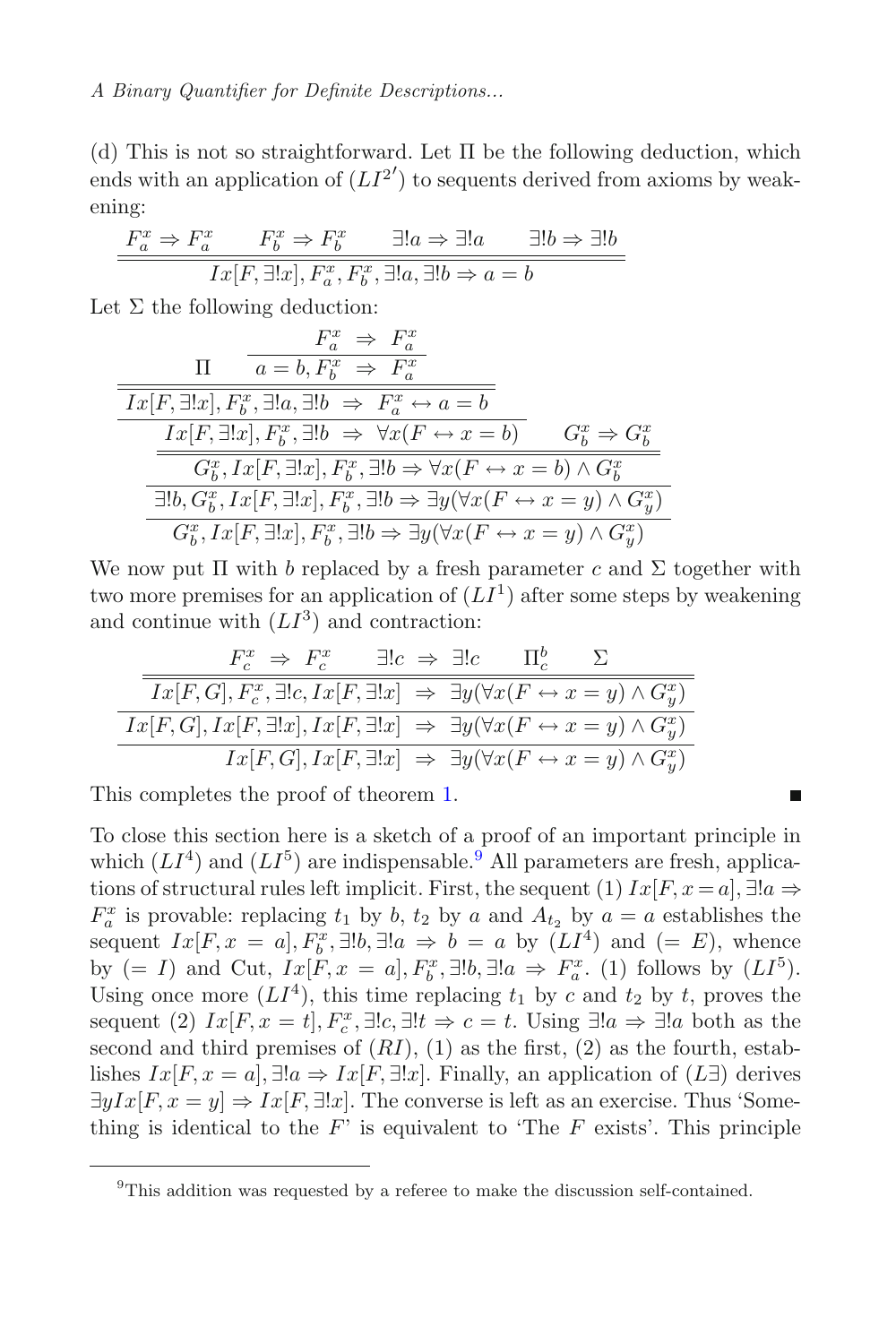is an aspect where free definite description theorists agree with Russell. It shows that identity sometimes carries aspects of existence, and  $(LI<sup>4</sup>)$  and  $(LI<sup>5</sup>)$  ensure that this is also the case in the present formalisation of definite descriptions.

# **4. Cut Elimination**

We continue Indrzejczak's proof of Cut elimination for  $\text{GPFL}_=$  and check that the Right and Left Reduction Lemmas hold for  $\text{GPFL}_{=}^I$  by checking the rules for I: consequently Cut elimination holds for the latter system.  $d(A)$  is the degree of the formula  $A$ , that is the number of connectives occurring in it.  $∃!t$  is atomic, that is of degree 0. For a proof  $D$ ,  $d(D)$  is the degree of the highest degree of any cut formula in  $\mathcal{D}$ . A<sup>k</sup> denotes k occurrences of A,  $\Gamma^k$ k occurrences of the formulas in Γ. The height of a deduction is the largest number of rules applied above the conclusion, that is the number of nodes of the longest branch in the deduction.  $\vdash_k \Gamma \Rightarrow \Lambda$  means that the sequent has a proof of height  $k$ . This is used only in the Substitution Lemma:

LEMMA 1.  $If \vdash_k \Gamma \Rightarrow \Delta$ , then  $\vdash_k \Gamma_t^a \Rightarrow \Delta_t^a$ .

The proof goes through as usual.

LEMMA 2. (Right Reduction) *If*  $\mathcal{D}_1 \vdash \Theta \Rightarrow \Lambda, A$ *, where* A *is principal, and*  $\mathcal{D}_2 \vdash A^k, \Gamma \Rightarrow \Delta$  *have degrees*  $d(\mathcal{D}_1), d(\mathcal{D}_2) < d(A)$ *, then there is a proof*  $\mathcal{D} \vdash \Theta^k, \Gamma \Rightarrow \Lambda^k, \Delta \text{ with } d(\mathcal{D}) < d(\overline{A}).$ 

PROOF. By induction over the height of  $\mathcal{D}_2$ .

The basis is trivial: if  $d(\mathcal{D}_2) = 1$ , then  $A^k, \Gamma \Rightarrow \Delta$  is an axiom and hence  $k = 1$ , Γ is empty, and  $\Delta$  consists of only one A, and we need to show  $\Theta \Rightarrow \Lambda, A$ , but that is already proved by  $\mathcal{D}_1$ .

For the induction step, we consider the rules for I:

(I) The last step of  $\mathcal{D}_2$  is by  $(RI)$ . Then the occurrences  $A^k$  in the conclusion of  $\mathcal{D}_2$  are parametric and occur in all four premises of  $(RI)$ : apply the induction hypothesis to them and apply  $(RI)$  afterwards. The result is the desired proof D.

(II) The last step of  $\mathcal{D}_2$  is by  $(LI^1)$ . There are two cases:

(II.a) The principal formula  $Ix[F, G]$  of  $(LI^1)$  is not one of the  $A^k$ : apply the induction hypothesis to the premises of  $(LI<sup>1</sup>)$  and then apply the rule. (II.b) The principal formula  $Ix[F, G]$  of  $(LI^1)$  is one of the  $A^k$ . Let  $\Xi$  be  $Ix[F,G]^{k-1}$ , i.e.  $\Xi$  consists of  $k-1$  occurrences of  $Ix[F,G]$ , then  $\mathcal{D}_2$  ends with: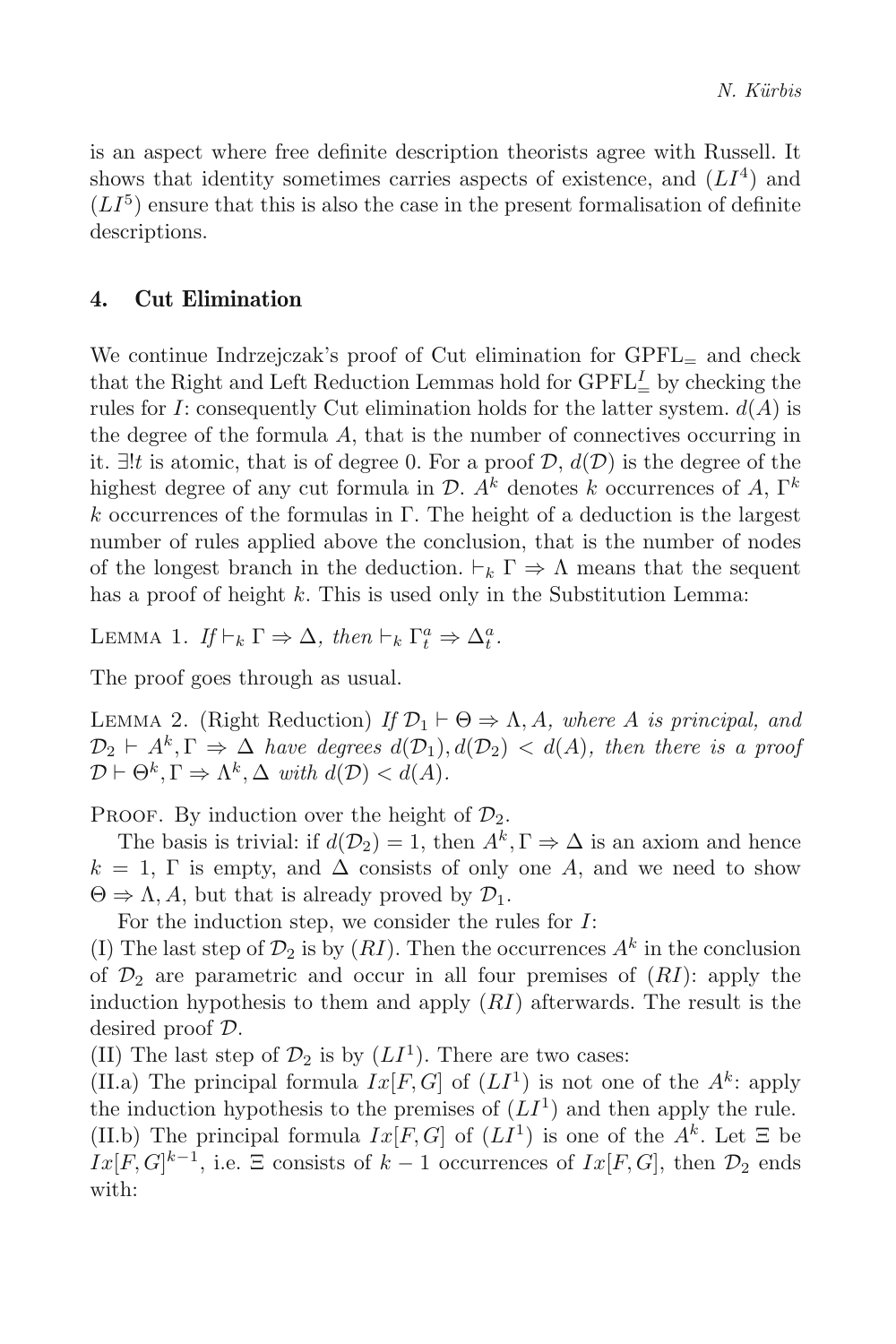$$
\Xi, \Gamma \Rightarrow \Delta, F_t^x \quad \Xi, \Gamma \Rightarrow \Delta, \exists! t \quad F_a^x, \exists! a, \Xi, \Gamma \Rightarrow \Delta, a = t \quad F_b^x, G_b^x, \exists! b, \Xi, \Gamma \Rightarrow \Delta
$$

$$
Ix[F, G]^k, \Gamma \Rightarrow \Delta
$$

By induction hypothesis we have:

(1)  $\Theta^{k-1}, \Gamma \Rightarrow \Lambda^{k-1}, \Delta, F_t^x$ (2)  $\Theta^{k-1}, \Gamma \Rightarrow \Lambda^{k-1}, \Delta, \exists ! t$ (3)  $F_a^x$ ,  $\exists !a, \Theta^{k-1}, \Gamma \Rightarrow \Lambda^{k-1}, \Delta, a = t$ (4)  $F_b^x, G_b^x, \exists !b, \Theta^{k-1}, \Gamma \Rightarrow \Lambda^{k-1}, \Delta$ 

We only need  $(4)$ , from which by the Substitution Lemma we get:

(5) 
$$
\Theta^{k-1}, F_t^x, G_t^x, \exists !t, \Gamma \Rightarrow \Lambda^{k-1}, \Delta
$$

A is principal in  $\mathcal{D}_1$ , so it ends with:

$$
\Theta \Rightarrow \Lambda, F_t^x \qquad \Theta \Rightarrow \Lambda, G_t^x \qquad \Theta \Rightarrow \Lambda, \exists! t \qquad \exists! a, F_a^x, \Theta \Rightarrow \Lambda, a = t
$$

$$
\Theta \Rightarrow \Lambda, Ix[F, G]
$$

Apply cut three times, to (5) and each of the first three premises, conclude  $\Theta^k, \Gamma \Rightarrow \Lambda^k, \Delta$  by contraction.

(III) The last step of  $\mathcal{D}_2$  is by  $(LI^2)$ . In this case the succedent of the conclusion of  $\mathcal{D}_2$  is  $\Delta, B_{t_1}$ , where  $B_{t_1}$  is an atomic formula. There are two cases.

(III.a) The principal formula  $Ix[F, \exists !x]$  of  $(LI^2)$  is not one of the  $A^k$ : apply the induction hypothesis to the premises of  $(LI^2)$  and then apply the rule. (III.b) The principal formula  $Ix[F, \exists !x]$  of  $(LI^2)$  is one of the  $A^k$ . Let  $\Xi$  be  $Ix[F, \exists !x]^{k-1}$ , i.e.  $\Xi$  consists of  $k-1$  occurrences of  $Ix[F, \exists !x]$ , then  $\mathcal{D}_2$  ends with:

$$
\frac{\Xi, \Gamma \Rightarrow \Delta, F_{t_1}^x \quad \Xi, \Gamma \Rightarrow \Delta, F_{t_2}^x \quad \Xi, \Gamma \Rightarrow \Delta, \exists! t_1 \quad \Xi, \Gamma \Rightarrow \Delta, \exists! t_2 \quad \Xi, \Gamma \Rightarrow \Delta, B_{t_2}^x \quad \Xi, \Gamma \Rightarrow \Delta, B_{t_2}^x \quad \Xi, \Gamma \Rightarrow \Delta, B_{t_1}^x \quad \Xi, \Gamma \Rightarrow \Delta, B_{t_2}^x \quad \Xi, \Gamma \Rightarrow \Delta, B_{t_1}^x \quad \Xi, \Gamma \Rightarrow \Delta, B_{t_2}^x \quad \Xi, \Gamma \Rightarrow \Delta, B_{t_2}^x \quad \Xi, \Gamma \Rightarrow \Delta, B_{t_2}^x \quad \Xi, \Gamma \Rightarrow \Delta, B_{t_2}^x \quad \Xi, \Gamma \Rightarrow \Delta, B_{t_2}^x \quad \Xi, \Gamma \Rightarrow \Delta, B_{t_2}^x \quad \Xi, \Gamma \Rightarrow \Delta, B_{t_2}^x \quad \Xi, \Gamma \Rightarrow \Delta, B_{t_2}^x \quad \Xi, \Gamma \Rightarrow \Delta, B_{t_2}^x \quad \Xi, \Gamma \Rightarrow \Delta, B_{t_2}^x \quad \Xi, \Gamma \Rightarrow \Delta, B_{t_2}^x \quad \Xi, \Gamma \Rightarrow \Delta, B_{t_2}^x \quad \Xi, \Gamma \Rightarrow \Delta, B_{t_2}^x \quad \Xi, \Gamma \Rightarrow \Delta, B_{t_2}^x \quad \Xi, \Gamma \Rightarrow \Delta, B_{t_2}^x \quad \Xi, \Gamma \Rightarrow \Delta, B_{t_2}^x \quad \Xi, \Gamma \Rightarrow \Delta, B_{t_2}^x \quad \Xi, \Gamma \Rightarrow \Delta, B_{t_2}^x \quad \Xi, \Gamma \Rightarrow \Delta, B_{t_2}^x \quad \Xi, \Gamma \Rightarrow \Delta, B_{t_2}^x \quad \Xi, \Gamma \Rightarrow \Delta, B_{t_2}^x \quad \Xi, \Gamma \Rightarrow \Delta, B_{t_2}^x \quad \Xi, \Gamma \Rightarrow \Delta, B_{t_2}^x \quad \Xi, \Gamma \Rightarrow \Delta, B_{t_2}^x \quad \Xi, \Gamma \Rightarrow \Delta, B_{t_2}^x \quad \Xi, \Gamma \Rightarrow \Delta, B_{t_2}^x \quad \Xi, \Gamma \Rightarrow \Delta, B_{t_2}^x \quad \Xi, \Gamma \Rightarrow \Delta, B_{t_2}^x \quad \Xi, \Gamma \Rightarrow \Delta, B_{t_2}^x \quad \Xi
$$

By induction hypothesis, we have:

(1)  $\Theta^{k-1}, \Gamma \Rightarrow \Lambda^{k-1}, \Delta, F_{t_1}^x$ (2)  $\Theta^{k-1}, \Gamma \Rightarrow \Lambda^{k-1}, \Delta, F_{t_2}^x$ (3)  $\Theta^{k-1}, \Gamma \Rightarrow \Lambda^{k-1}, \Delta, \exists ! t_1$ (4)  $\Theta^{k-1}, \Gamma \Rightarrow \Lambda^{k-1}, \Delta, \exists! t_2$ (5)  $\Theta^{k-1}, \Gamma \Rightarrow \Lambda^{k-1}, \Delta, B_{t_2}^x$ 

A is principal in  $\mathcal{D}_1$ , so it ends with an application of  $(RI)$  with G replaced by ∃!: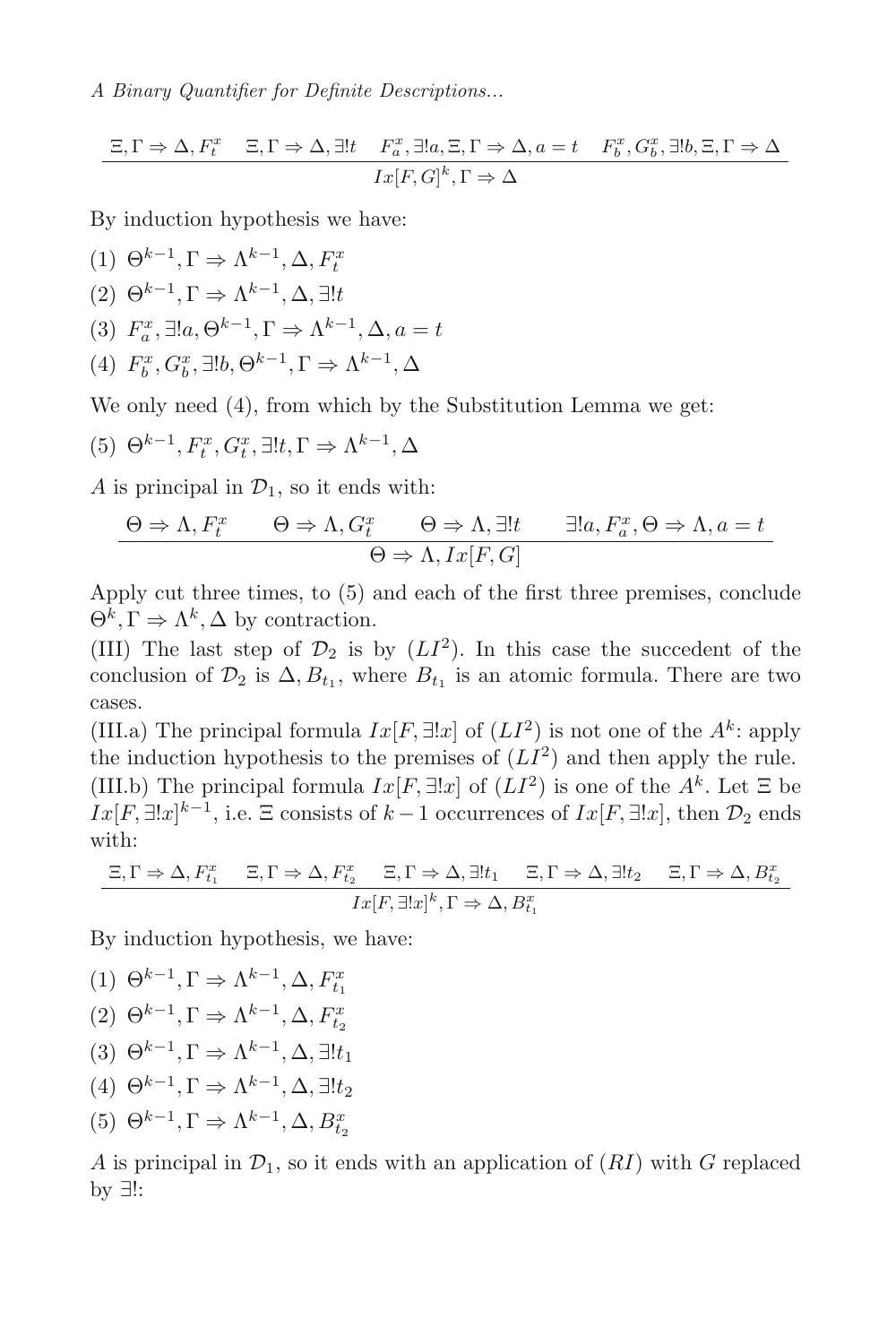$$
\Theta \Rightarrow \Lambda, F_t^x \qquad \Theta \Rightarrow \Lambda, \exists! t \qquad \Theta \Rightarrow \Lambda, \exists! t \qquad \exists! a, F_a^x, \Theta \Rightarrow \Lambda, a = t
$$

$$
\Theta \Rightarrow \Lambda, Ix[F, \exists! x]
$$

By the Substitution Lemma from the fourth premise:

(6) 
$$
\exists !t_1, F_{t_1}^x, \Theta \Rightarrow \Lambda, t_1 = t
$$
  
(7)  $\exists !t_2, F_{t_2}^x, \Theta \Rightarrow \Lambda, t_2 = t$ 

From  $B_{t_1}^x \Rightarrow B_{t_1}^x$  by  $(= E)$ : (8)  $t_1 = t_2, B_{t_2}^x \Rightarrow B_{t_1}^x$ , and similarly (9)  $t_1 = t, t_2 = t \Rightarrow t_1 = t_2$ . Two cuts and contraction with (6), (7) and (9) twice gives: (10)  $\exists ! t_1, F_{t_1}^x, \exists ! t_2, F_{t_2}^x, \Theta \Rightarrow \Lambda, t_1 = t_2$ . A cut with (8) gives

(11)  $\exists ! t_1, F_{t_1}^x, \exists ! t_2, F_{t_2}^x, B_{t_2}^x, \Theta \Rightarrow \Lambda, B_{t_1}^x$ 

Five cuts with (11) and (1)-(5) and contraction give  $\Theta^k$ ,  $\Gamma \Rightarrow \Lambda^k$ ,  $\Delta$ ,  $B_t$ , which was to be proved.

(IV) The last step of  $\mathcal{D}_2$  is by  $(LI^3)$ . Two cases:

(IV.a) The principal formula  $Ix[F, \exists !x]$  of  $(LI^3)$  is not one of the  $A^k$ : apply the induction hypothesis to the premises of  $(LI<sup>3</sup>)$  and then apply the rule. (IV.b) The principal formula  $Ix[F, \exists !x]$  of  $(LI^3)$  is one of the  $A^k$ . Then  $\mathcal{D}_2$ ends with:

$$
\frac{F_a^x, \exists! \, x \, Jx \, [F, \exists! x]^{k-1}, \Gamma \Rightarrow \Delta}{Ix \, [F, \exists! x]^k, \Gamma \Rightarrow \Delta}
$$

By induction hypothesis we have  $F_a^x$ ,  $\exists!_a^x$ ,  $\Theta^{k-1}$ ,  $\Gamma \Rightarrow \Lambda^{k-1}$ ,  $\Delta$ , and so by the Substitution Lemma:

(1)  $F_t^x$ ,  $\exists!_t^x$ ,  $\Theta^{k-1}$ ,  $\Gamma \Rightarrow \Lambda^{k-1}$ ,  $\Delta$ 

A is principal in  $\mathcal{D}_1$ , so it ends with an application of  $(RI)$  with G replaced by ∃!:

$$
\Theta \Rightarrow \Lambda, F_t^x \qquad \Theta \Rightarrow \Lambda, \exists! t \qquad \Theta \Rightarrow \Lambda, \exists! t \qquad \exists! a, F_a^x, \Theta \Rightarrow \Lambda, a = t
$$

$$
\Theta \Rightarrow \Lambda, Ix[F, \exists! x]
$$

Apply two cuts with the first, and second or third, premise and (1), and contraction to conclude  $\Theta^k, \Gamma \Rightarrow \Lambda^k, \Delta$ .

(V) The last step of  $\mathcal{D}_2$  is by  $(LI^4)$ . As in case (III), the succedent of the conclusion of  $\mathcal{D}_2$  is  $\Delta, B_{t_1}$ , where  $B_{t_1}$  is an atomic formula. Two cases:

(V.a) The principal formula  $Ix[F, x = t_2]$  of  $(LI^4)$  is not one of the  $A^k$ : apply the induction hypothesis to the premises of  $(LI<sup>3</sup>)$  and then apply the rule.

(V.b) The principal formula  $Ix[F, x = t_2]$  of  $(LI<sup>4</sup>)$  is one of the  $A<sup>k</sup>$ . Let  $\Xi$ be  $Ix[F, x = t_2]^{k-1}$ , i.e.  $\Xi$  consists of  $k-1$  occurrences of  $Ix[F, x = t_2]$ , then  $\mathcal{D}_2$  ends with: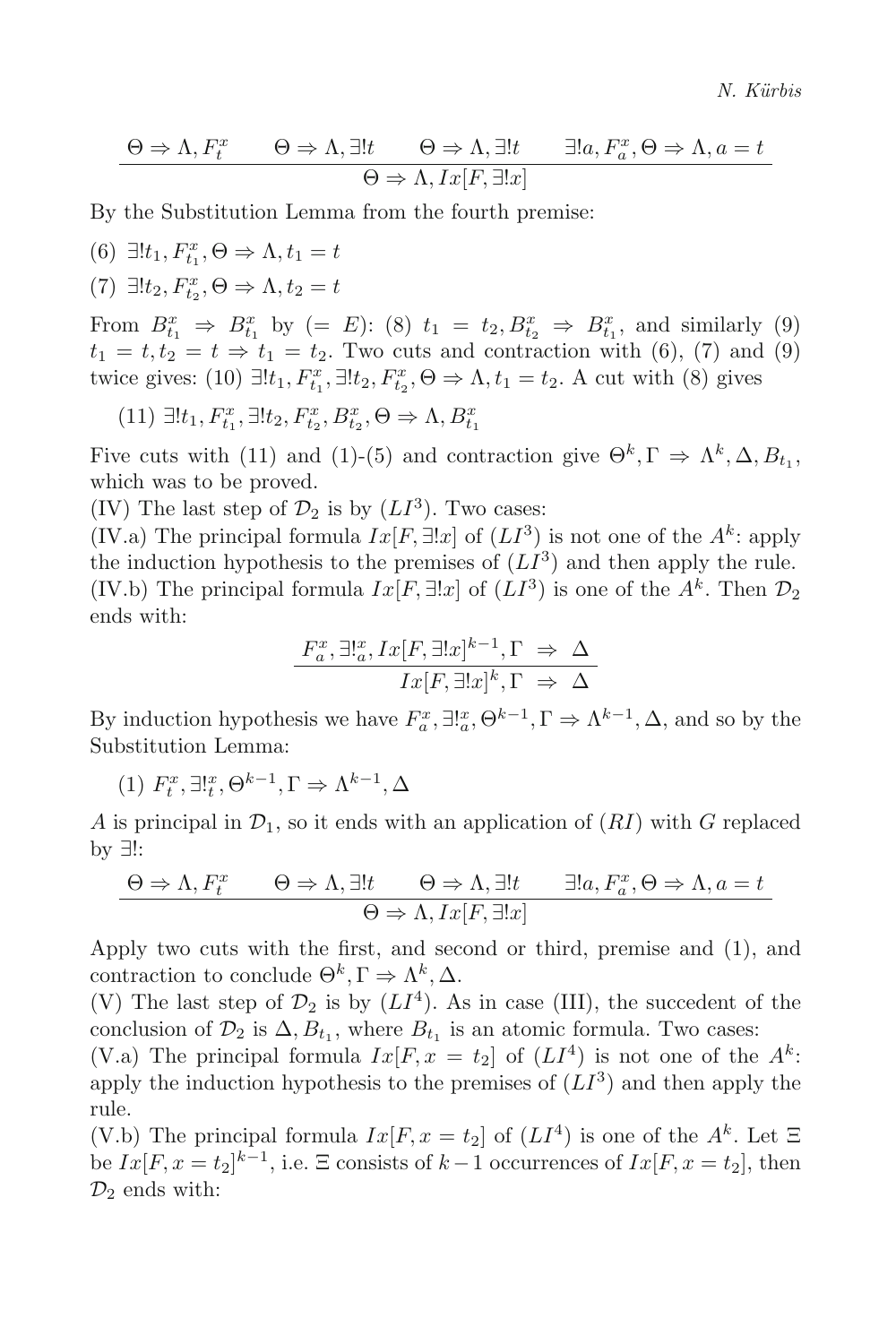$$
\frac{\Xi, \Gamma \Rightarrow \Delta, F_{t_1}^x \qquad \Xi, \Gamma \Rightarrow \Delta, \exists! t_1 \qquad \Xi, \Gamma \Rightarrow \Delta, \exists! t_2 \qquad \Xi, \Gamma \Rightarrow \Delta, B_{t_2}^x \qquad \Pi_x[F, x = t_2]^k, \Gamma \Rightarrow \Delta, B_{t_1}^x}
$$

By induction hypothesis, we have the following, although we won't need (3):

(1)  $\Theta^{k-1}, \Gamma \Rightarrow \Lambda^{k-1}, \Delta, F_{t_1}^x$  $(2) \Theta^{k-1}, \Gamma \Rightarrow \Lambda^{k-1}, \Delta, \exists! t_1$ (3)  $\Theta^{k-1}, \Gamma \Rightarrow \Lambda^{k-1}, \Delta, \exists! t_2$ (4)  $\Theta^{k-1}, \Gamma \Rightarrow \Lambda^{k-1}, \Delta, B_{t_2}^x$ 

A is principal in  $\mathcal{D}_1$ , so it ends with an application of  $(RI)$  with  $Gx$  replaced by  $x = t_2$ :

$$
\Theta \Rightarrow \Lambda, F_t^x \qquad \Theta \Rightarrow \Lambda, t = t_2 \qquad \Theta \Rightarrow \Lambda, \exists! t \qquad \exists! a, F_a^x, \Theta \Rightarrow \Lambda, a = t
$$

$$
\Theta \Rightarrow \Lambda, Ix[F, x = t_2]
$$

As in case (III.b), we have (5)  $t_1 = t_2, B_{t_2}^x \Rightarrow B_{t_1}^x$  and (6)  $t_1 = t, t_2 = t \Rightarrow$  $t_1 = t_2$ , and from (6) and the second premise by cut:  $t_1 = t, \Theta \Rightarrow \Lambda, t_1 = t_2$ , from which by (5) and (4) by two times cut:

(7) 
$$
t_1 = t, \Theta^k, \Gamma \Rightarrow \Lambda^k, \Delta, B_{t_1}^x
$$

By the Substitution Lemma from the fourth premise of the final  $(RI)$  of  $\mathcal{D}_1$ :

$$
(8) \ \exists! t_1, F_{t_1}^x, \Theta \Rightarrow \Lambda, t_1 = t
$$

whence from (7) by cut and contraction,  $\exists ! t_1, F_{t_1}^x, \Theta^k, \Gamma \Rightarrow \Lambda^k, \Delta, B_{t_1}^x$ , from which by cut and contraction with (1) and (2) (or also the first and second premise of  $(RI)$ )  $\Theta^k, \Gamma \Rightarrow \Lambda^k, \Delta, B^x_{t_1}$ , which was to be proved.

(VI) The last step of  $\mathcal{D}_2$  is by  $(LI^5)$ . Two cases:

(VI.a) The principal formula  $Ix[F, x = t]$  of  $(LI^5)$  is not one of the  $A^k$ : apply the induction hypothesis to the premises of  $(LI<sup>5</sup>)$  and then apply the rule.

(VI.b) The principal formula  $Ix[F, x = t]$  of  $(LI^5)$  is one of the  $A^k$ . Then  $\mathcal{D}_2$  ends with:

$$
\frac{Ix[F, x=t]^{k-1}, \Gamma \Rightarrow \Delta, \exists! t \qquad F_a^x, \exists! a, Ix[F, x=t]^{k-1}, \Gamma \Rightarrow \Delta}{Ix[F, x=t]^k, \Gamma \Rightarrow \Delta}
$$

By induction hypothesis, we have the following, of which we need only the second:

(1)  $\Theta^{k-1}, \Gamma \Rightarrow \Lambda^{k-1}, \Delta, \exists ! t$ (2)  $F_a^x, \exists !a, \Theta^{k-1}, \Gamma \Rightarrow \Lambda^{k-1}, \Delta$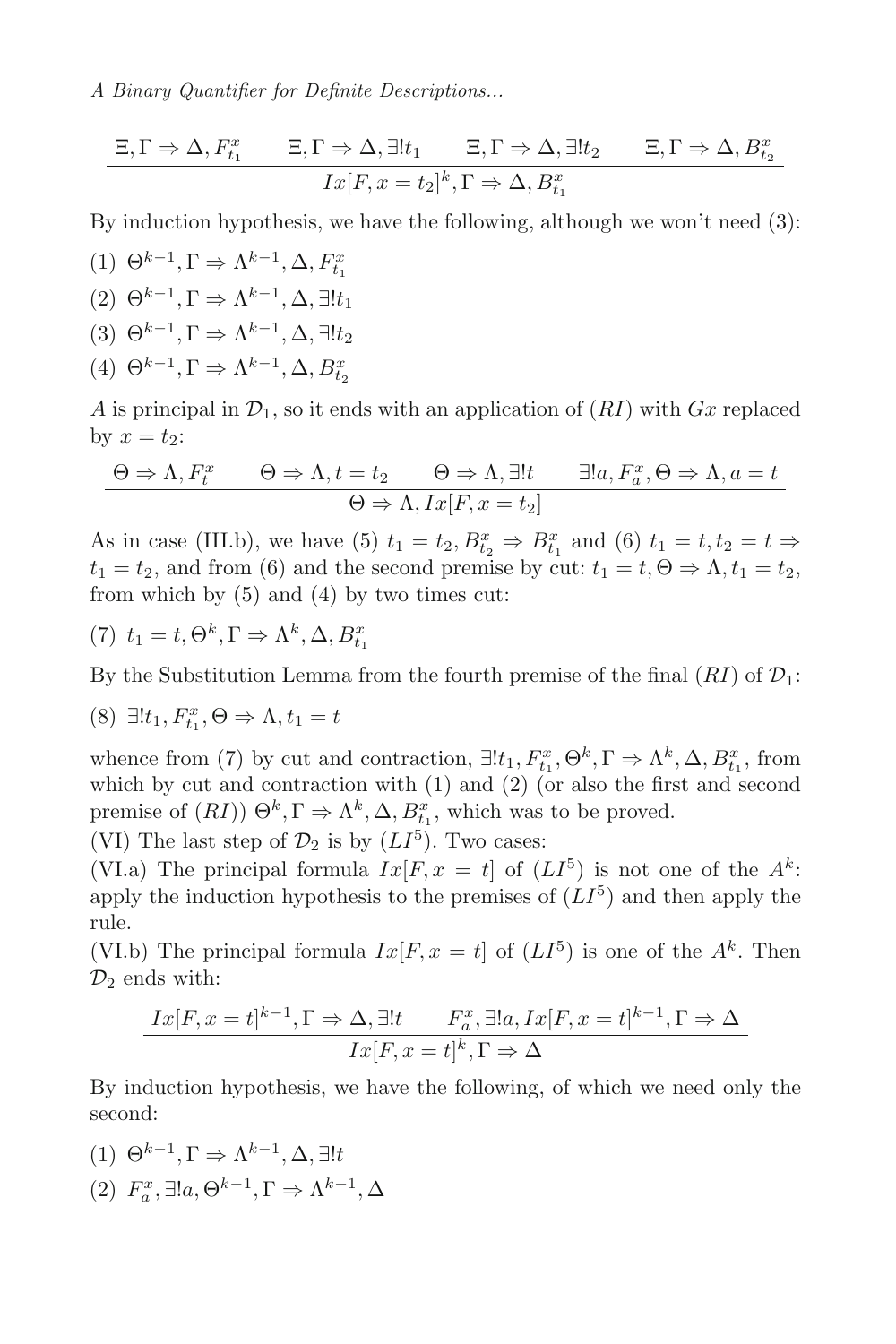A is principal in  $\mathcal{D}_1$ , so it ends with an application of  $(RI)$  with  $Gx$  replaced by  $x = t$ :

$$
\Theta \Rightarrow \Lambda, F_{t_1}^x \qquad \Theta \Rightarrow \Lambda, t_1 = t \qquad \Theta \Rightarrow \Lambda, \exists! t_1 \qquad \exists! a, F_a^x, \Theta \Rightarrow \Lambda, a = t_1
$$

$$
\Theta \Rightarrow \Lambda, Ix[F, x = t]
$$

By the Substitution Lemma from (2):

(3)  $F_{t_1}^x$ ,  $\exists !t_1, \Theta^{k-1}, \Gamma \Rightarrow \Lambda^{k-1}, \Delta$ 

from which by the first and third premises of  $(RI)$  with cut and contraction  $\Theta^k, \Gamma \Rightarrow \Lambda^k, \Delta.$ 

This completes the proof of the Right Reduction Lemma.

A note on steps (III.b) and (V.b) might be in order: cuts on identities are eliminable from  $\text{GPFL}_{=}$ . This does not change in  $\text{GPFL}_{=}^I$ , as identity is not principal in any of its rules. Notice incidentally that this would not be the case had we chosen  $(LI^{2'})$  (or a corresponding version of  $(LI^4)$ ) instead of  $(L<sup>2</sup>)$  (and  $(L<sup>4</sup>)$ ). Thus the cuts on identities appealed to in steps (III.b) and (V.b) are eliminable and they are of course, being cuts on atomic formulas, of lower degree than  $Ix[F, G], Ix[F, \exists !x]$  and  $Ix[F, x = t]$ . Recall again also that the formula B in  $(LI^2)$  and  $(LI^4)$  is atomic. Thus all cuts applied in the proof are of lower degree than the formula A of the conclusions of  $\mathcal{D}_1$ and  $\mathcal{D}_2$ .

LEMMA 3. (Left Reduction) *If*  $\mathcal{D}_1 \vdash \Gamma \Rightarrow \Delta$ ,  $A^k$  *and*  $\mathcal{D}_2 \vdash A$ ,  $\Theta \Rightarrow \Lambda$  *have degrees*  $d(D_1)$ ,  $d(D_2) < d(A)$ *, then there is a proof*  $D \vdash \Gamma, \Theta^k \Rightarrow \Delta, \Lambda^k$  *with*  $d(D) < d(A)$ .

PROOF. By induction over the height of  $\mathcal{D}_1$ .

The basis is trivial, as then  $\mathcal{D}_1$  is an axiom, and  $\Gamma$  consists of one occurrence of A and  $\Delta$  is empty. What needs to be shown is that  $A, \Theta \Rightarrow \Lambda$ , which is already given by  $\mathcal{D}_2$ .

For the induction step, we distinguish two cases, and again we continue Indrzejczak's proof by adding the new cases arising in  $\text{GPFL}_{=}^I$  through the addition of I.

(A) None of the  $A^k$  in the succedent of the conclusion of  $\mathcal{D}_1$  is principal. Then we apply the induction hypothesis to the premises of the final rule applied in  $\mathcal{D}_1$  and apply the final rule once more.

(B) Some of the  $A^k$  in the succedent of the conclusion of  $\mathcal{D}_1$  are principal. Then there are three options.

(I) The final rule applied in  $\mathcal{D}_1$  is  $(RI)$ . Let  $\Xi$  be  $Ix[F,G]^{k-1}$ , i.e.  $\Xi$  consists of  $k-1$  occurrences of  $Ix[F,G]$ , then  $\mathcal{D}_1$  ends with: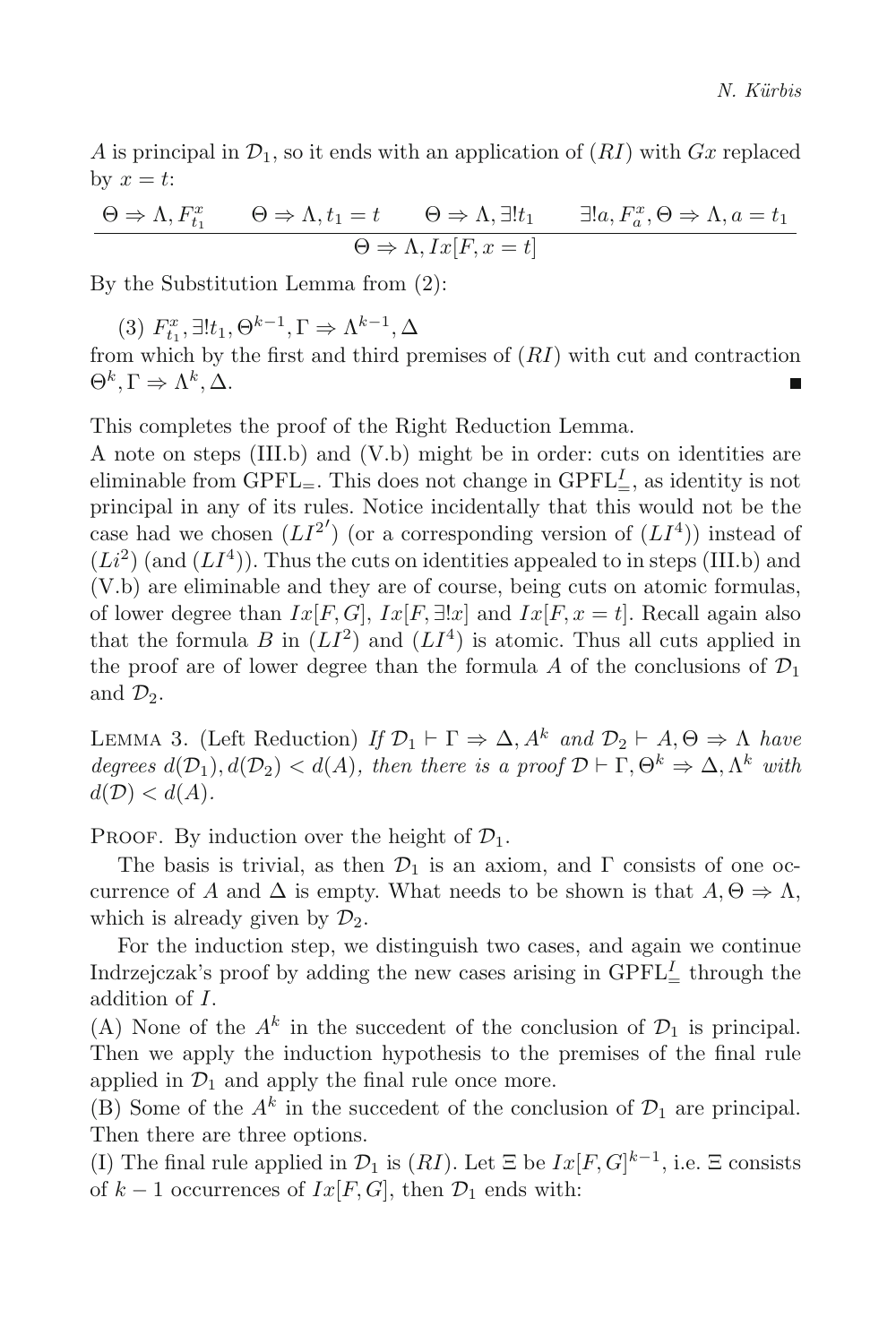$$
\frac{\Gamma \Rightarrow \Delta, \Xi, F_t^x \qquad \Gamma \Rightarrow \Delta, \Xi, G_t^x \qquad \Gamma \Rightarrow \Delta, \Xi, \exists !t \qquad \exists !a, F_a^x, \Gamma \Rightarrow \Delta, \Xi, a = t \qquad \Gamma \Rightarrow \Delta, Ix[F, G]^k}
$$

By induction hypothesis, we have

(1)  $\Gamma, \Theta^{k-1} \Rightarrow \Delta, \Lambda^{k-1}, F^x$ (2)  $\Gamma$ ,  $\Theta^{k-1} \Rightarrow \Delta$ ,  $\Lambda^{k-1}$ ,  $G_t^x$ (3)  $\Gamma$ ,  $\Theta^{k-1} \Rightarrow \Delta$ ,  $\Lambda^{k-1}$ ,  $\exists !t$ (4)  $\exists !a, F_a^x, \Gamma, \Theta^{k-1} \Rightarrow \Delta, \Lambda^{k-1}, a = t$ 

Apply  $(RI)$  with  $(1)$  to  $(4)$  as premises to conclude (5) Γ,  $\Theta^{k-1} \Rightarrow \Delta, \Lambda^{k-1}, Ix[F, G]$ 

Here  $Ix[F, G]$  is principal, so we apply the Right Reduction Lemma to the deduction concluding (5) and  $\mathcal{D}_2$  (where  $k = 1$ ) to conclude  $\Gamma, \Theta^k \Rightarrow \Delta, \Lambda^k$ . (II) The final rule applied in  $\mathcal{D}_1$  is  $(LI^2)$ . Let  $\Xi$  be  $B_{t_1}^{x^{k-1}}$ , i.e.  $\Xi$  consists of  $k-1$  occurrences of  $B_{t_1}^{x^{k-1}}$ , then  $\mathcal{D}_1$  ends with:

$$
\Gamma \Rightarrow \Delta, \Xi, F_{t_1}^x \quad \Gamma \Rightarrow \Delta, \Xi, F_{t_2}^x \quad \Gamma \Rightarrow \Delta, \Xi, \exists! t_1 \quad \Gamma \Rightarrow \Delta, \Xi, \exists! t_2 \quad \Gamma \Rightarrow \Delta, \Xi, B_{t_2}^x
$$

$$
Ix[F, \exists! x], \Gamma \Rightarrow \Delta, B_{t_1}^x
$$

By induction hypothesis, we have:

(1)  $\Gamma, \Theta^{k-1} \Rightarrow \Delta, \Lambda^{k-1}, F_{t_1}^x$ (2)  $\Gamma, \Theta^{k-1} \Rightarrow \Delta, \Lambda^{k-1}, F_{t_2}^x$ (3)  $\Gamma, \Theta^{k-1} \Rightarrow \Delta, \Lambda^{k-1}, \exists! t_1$ (4) Γ,  $\Theta^{k-1} \Rightarrow \Delta, \Lambda^{k-1}, \exists ! t_2$ (5)  $\Gamma, \Theta^{k-1} \Rightarrow \Delta, \Lambda^{k-1}, B_{t_2}^x$ 

Apply  $(LI^2)$  with (1) to (5) as premises to conclude

(6)  $Ix[F, \exists !x], \Gamma, \Theta^{k-1} \Rightarrow \Delta, \Lambda^{k-1}, B_{t_1}^x$ 

Again  $B_{t_1}^x$  is principal, so we apply the Right Reduction Lemma to the deduction concluding (6) and  $\mathcal{D}_2$  (where  $k = 1$ ) to conclude  $Ix[F, \exists !x], \Gamma, \Theta^k \Rightarrow$  $\Delta, \Lambda^k$ .

(III) The final rule applied in  $\mathcal{D}_1$  is  $(LI^4)$ . Let  $\Xi$  be  $B_{t_1}^{x^{k-1}}$ , i.e.  $\Xi$  consists of  $k-1$  occurrences of  $B_{t_1}^{x_k-1}$ , then  $\mathcal{D}_1$  ends with:

$$
\Gamma \Rightarrow \Delta, \Xi, F_{t_1}^x \qquad \Gamma \Rightarrow \Delta, \Xi, \exists! t_1 \qquad \Gamma \Rightarrow \Delta, \Xi, \exists! t_2 \qquad \Gamma \Rightarrow \Delta, \Xi, B_{t_2}^x
$$

$$
Ix[F, x = t_2], \Gamma \Rightarrow \Delta, B_{t_1}^x
$$

By induction hypothesis, we have

(1)  $\Gamma, \Theta^{k-1} \Rightarrow \Delta, \Lambda^{k-1}, F_{t_1}^x$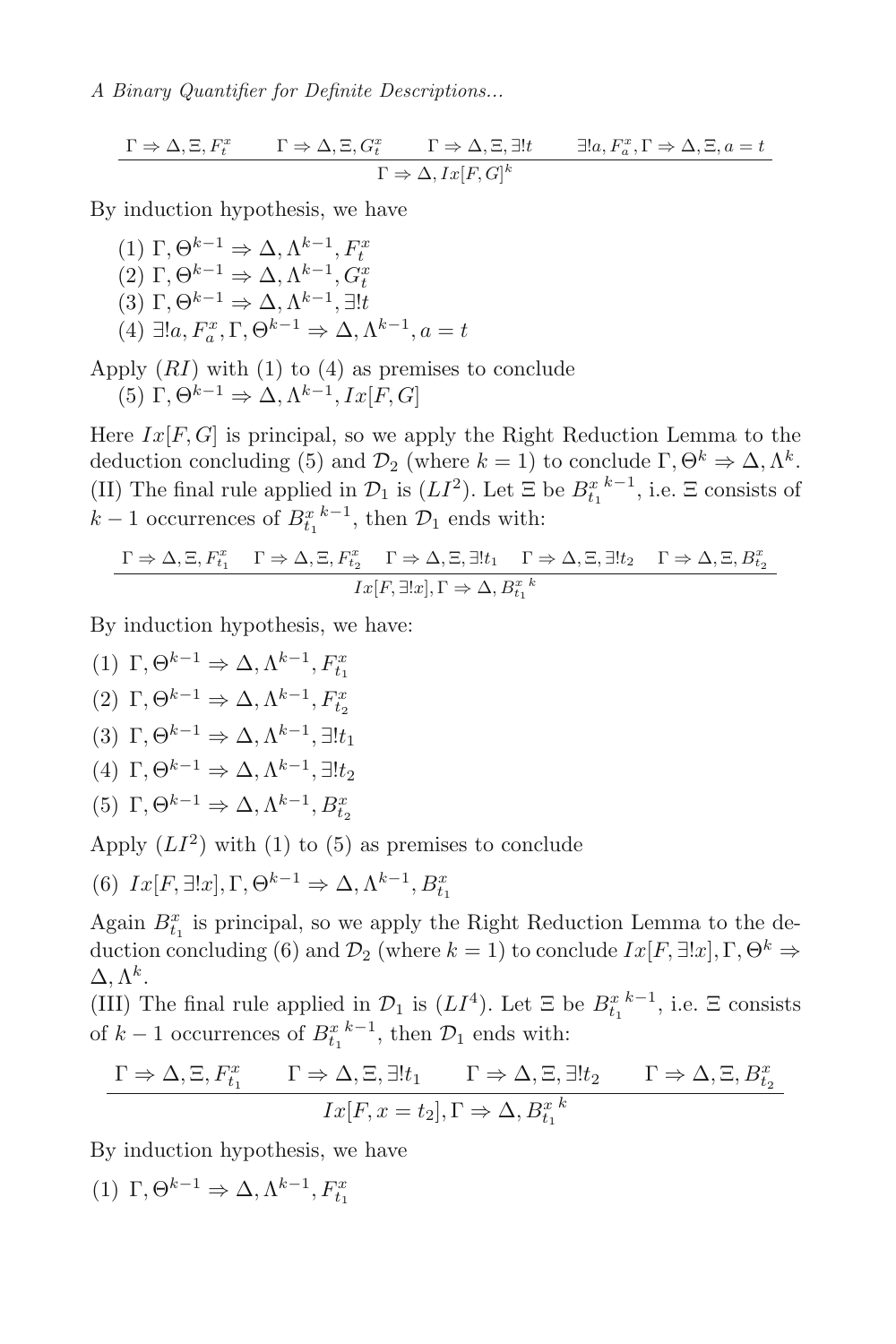(2)  $\Gamma, \Theta^{k-1} \Rightarrow \Delta, \Lambda^{k-1}, \exists! t_1$ 

- (3)  $\Gamma, \Theta^{k-1} \Rightarrow \Delta, \Lambda^{k-1}, \exists! t_2$
- (4)  $\Gamma, \Theta^{k-1} \Rightarrow \Delta, \Lambda^{k-1}, B_{t_2}^x$

Apply  $(LI<sup>4</sup>)$  with (1) to (4) as premises to conclude

(5) 
$$
Ix[F, x = t_2], \Theta^{k-1}\Gamma \Rightarrow \Delta, \Lambda^{k-1}, B_{t_1}^x
$$

Once more  $B_{t_1}^x$  is principal, so apply the Right Reduction Lemma to the deduction concluding (5) and  $\mathcal{D}_2$  (where  $k = 1$ ) to conclude  $Ix[F, x = t_2], \Gamma, \Theta^k$  $\Rightarrow \Delta, \Lambda^k$ .

This completes the proof of the Left Reduction Lemma.

THEOREM 2. (Cut Elimination) For every deduction in  $GPFL^I_{=}$ , there is a *deduction that is free of cuts.*

Proof. The theorem follows from the Right and Left Reduction Lemmas by induction over the degree of the proof, with subsidiary deductions over the number of cut formulas of highest degree, as in Indrzejczak's paper.

# **5. Concluding Remarks**

## **5.1. Slightly Simpler Rules for** *I*

It is possible to simplify the rules for  $I$  in the sense that most rules can be put into a form that requires fewer premises by putting existence assumptions into the antecedents of the conclusions instead of the consequents premises:<sup>[10](#page-15-0)</sup>

$$
(RI^S) \quad \frac{\Gamma \Rightarrow \Delta, F_t^x \qquad \Gamma \Rightarrow \Delta, G_t^x \qquad \exists !a, F_a^x, \Gamma \Rightarrow \Delta, a = t}{\exists !t, \Gamma \Rightarrow \Delta, Ix[F, G]}
$$

where a does not occur in the conclusion.

$$
(LI^{1S}) \quad \frac{\Gamma \Rightarrow \Delta, F_t^x \qquad F_a^x, \exists !a, \Gamma \Rightarrow \Delta, a = t \qquad F_b^x, G_b^x, \exists !b, \Gamma \Rightarrow \Delta}{\exists !t, Ix[F, G], \Gamma \Rightarrow \Delta}
$$

where a and b do not occur in the conclusion.

$$
(LI^{2S})\quad \frac{\Gamma\Rightarrow\Delta, F_{t_1}^x\qquad \Gamma\Rightarrow\Delta, F_{t_2}^x\qquad \Gamma\Rightarrow\Delta, A_{t_2}^x}{\exists! t_1, \exists! t_2, Ix[F,\exists! x], \Gamma\Rightarrow\Delta, A_{t_1}^x}
$$

where A is an atomic formula.

$$
(LI^3) \quad \frac{F_a^x, \exists !a, \Gamma \Rightarrow \Delta}{Ix[F, \exists !x], \Gamma \Rightarrow \Delta}
$$

<span id="page-15-0"></span><sup>10</sup>This possibility was pointed out by a referee for *Studia Logica*, to whom many thanks for the suggestion.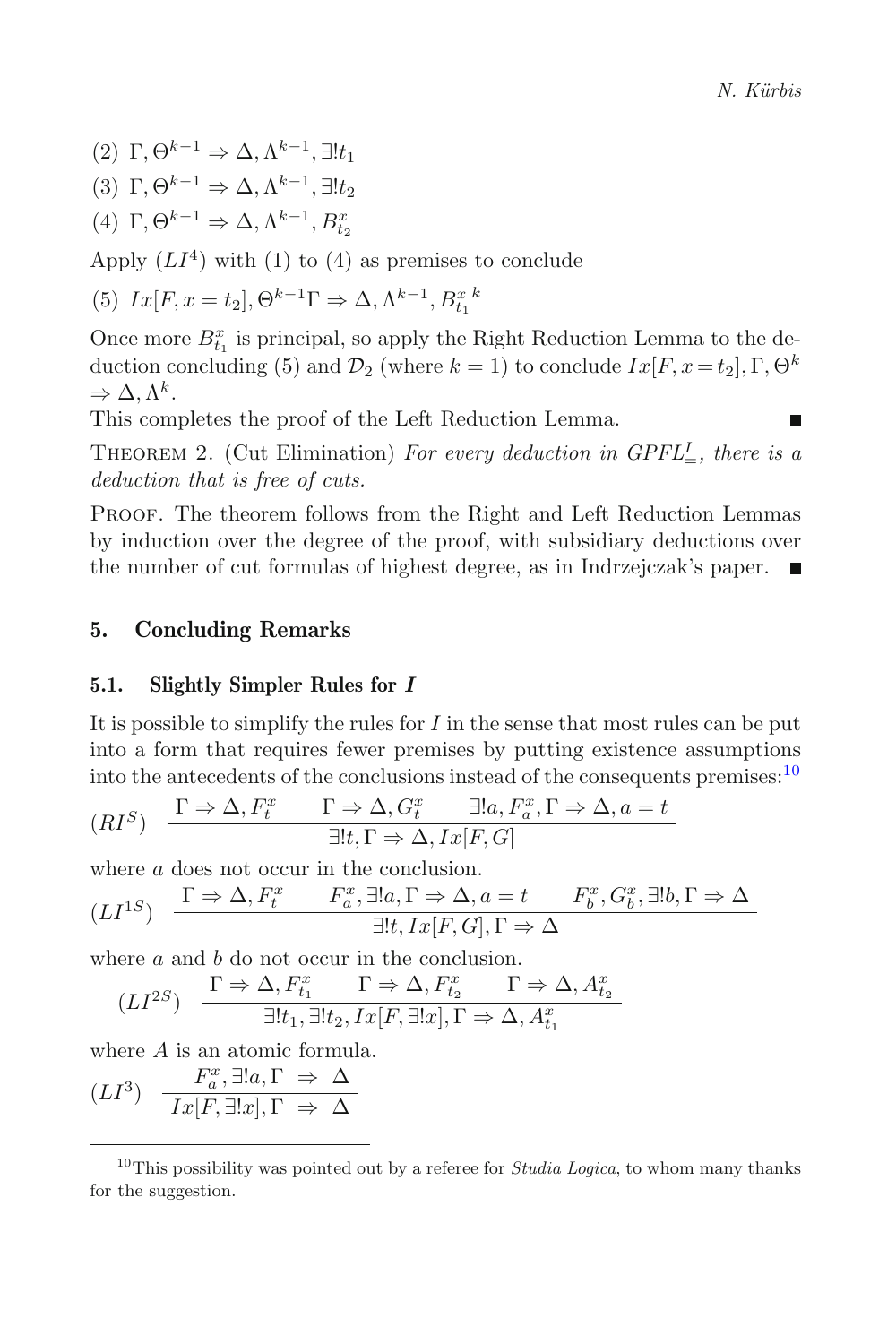where a does not occur in the conclusion.

$$
(LI^{4S}) \quad \frac{\Gamma \Rightarrow \Delta, F_{t_1}^x \qquad \Gamma \Rightarrow \Delta, A_{t_2}^x}{\exists ! t_1, \exists t_2, Ix[F, x = t_2], \Gamma \Rightarrow \Delta, A_{t_1}^x}
$$

where A is an atomic formula.

$$
(LI^{5S}) \quad \frac{F_a^x, \exists ! a, \Gamma \Rightarrow \Delta}{\exists ! t, Ix [F, x = t], \Gamma \Rightarrow \Delta}
$$

where a does not occur in the conclusion.

This reduces the branching factor of deductions, which helps with proof search. The rules of Section 3 have the advantage of corresponding a little more directly to the rules of natural deduction give in a previous paper, and in every rule there is at most one principal formula to the left or to the right of  $\Rightarrow$  in the conclusion.

If we go for the simplified rules of this section, it makes sense to change  $(LI^{2S})$  and  $(LI^{4S})$  in the way proposed by Indrzejczak (cf. footnote [8\)](#page-6-1) to:

$$
(LI^{2SI}) \quad \frac{\Gamma \Rightarrow \Delta, F_{t_1}^x \qquad \Gamma \Rightarrow \Delta, F_{t_2}^x \qquad t_1 = t_2, \Gamma \Rightarrow \Delta}{\exists ! t_1, \exists ! t_2, Ix[F, \exists !x], \Gamma \Rightarrow \Delta}
$$

$$
(LI^{4SI}) \quad \frac{\Gamma \Rightarrow \Delta, F_{t_1}^x \qquad t_1 = t_2, \Gamma \Rightarrow \Delta}{\exists ! t_1, \exists t_2, Ix[F, x = t_2], \Gamma \Rightarrow \Delta}
$$

In the system consisting of  $(RI)$ ,  $(LI^{1S})$ ,  $(LI^{2SI})$ ,  $(LI^{3S})$ ,  $(LI^{4SI})$  and  $(LI^{5S})$  added to GPFL<sub>=</sub>, of the rules for I only  $(RI)$  introduces a principal formula to the right of  $\Rightarrow$ , and formulas of the form  $\exists !t$  are never principal in that position. Thus steps  $(I)$ ,  $(II.a)$ ,  $(III.a)$ ,  $(IV.a)$ ,  $(V.a)$  and (VI.a) of the Right Reduction Lemma go through as before, with some minor rephrasing (as A is principal in the final step of  $\mathcal{D}_1$ , the new existence formulas to the left of  $\Rightarrow$  cannot be amongst the  $A^k$ ).

Step (II.b) goes through almost as before. We now have an additional  $\exists !t$ in the antecedent of the conclusion of  $\mathcal{D}_2$ . We still have sequent (5), which contains the required  $\exists !t$ , so we apply Cut to the first two premises of the application of  $(RI<sup>S</sup>)$  with which  $\mathcal{D}_1$  ends, and we're done.

Step (III.b) also goes through almost as before and along a similar pattern as new case (II.b). We now have additional  $\exists ! t_1$  and  $\exists ! t_2$  in the antecedent of the conclusion of  $\mathcal{D}_2$ . We still have sequents (6) and (7), which contain the required  $\exists ! t_1$  and  $\exists ! t_2$ , and we apply Cut twice to them and  $t_1 = t, t_2 = t \Rightarrow$  $t_1 = t_2$ , then to the resulting sequent and the third premise of the application of  $(LI^{2SI})$  with which  $\mathcal{D}_1$  ends, and we're done.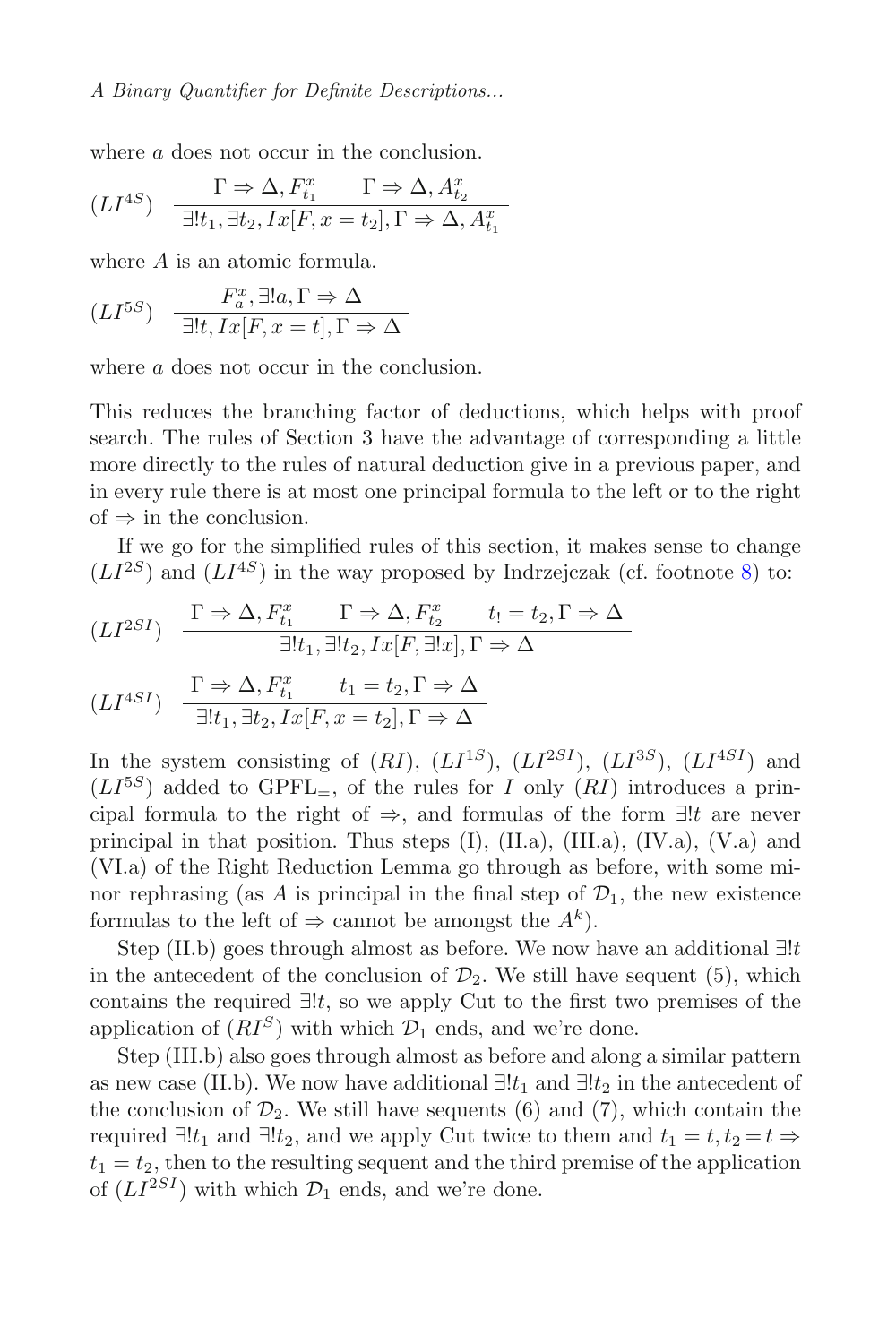Step (IV.b) concerns rule  $(LI^3)$  which remains unchanged. Step (V.b) goes through with adjustments similar to those in the adjusted step (III.b); step (VI.b) similar to adjusted step (II.b).

In the Left Reduction Lemma, we only need to consider the case where the final rule applied in  $\mathcal{D}_1$  is  $(RI^S)$ , and as in previous cases, we still have sequent (5) so all is well.

#### **5.2.** *I* **in Negative Free and Classical Logic**

Indrzejczak's system  $GNFL<sub>=</sub>$  of negative free logic arises from  $GPFL<sub>=</sub>$  by changing  $(= E)$  to the rule  $(N E I)$  below and adding the *rules of strictness*:

$$
(NEI) \frac{t = t, \Gamma \Rightarrow \Delta}{\exists ! t, \Gamma \Rightarrow \Delta}
$$
  

$$
(NEE) \frac{\exists ! t, \Gamma \Rightarrow \Delta}{Rt_1 \dots t_n, \Gamma \Rightarrow \Delta}
$$
  

$$
(NEE') \frac{\exists ! t_i, \Gamma \Rightarrow \Delta}{\exists ! f t_1 \dots t_n, \Gamma \Rightarrow \Delta}
$$

for  $i \leq n$ , for all *n*-place predicates R and functions f.

The following are appropriate rules for the binary quantifier  $I$  in negative free logic:

$$
(RI^N) \frac{\Gamma \Rightarrow \Delta, F_t^x \Gamma \Rightarrow \Delta, G_t^x \Gamma \Rightarrow \Delta, \exists!t \quad F_a^x, \Gamma \Rightarrow \Delta, a = t \Gamma \Rightarrow \Delta, I_x[F, G]}
$$
  

$$
(LI^{N1}) \frac{F_a^x, G_a^x, \exists!a, \Gamma \Rightarrow \Delta}{I_x[F, G], \Gamma \Rightarrow \Delta}
$$
  

$$
(LI^{N2}) \frac{\Gamma \Rightarrow \Delta, \exists!t_1 \quad \Gamma \Rightarrow \Delta, \exists!t_2 \quad \Gamma \Rightarrow \Delta, F_{t_1}^x \quad \Gamma \Rightarrow \Delta, F_{t_2}^x \quad \Gamma \Rightarrow \Delta, A_{t_2}^x \Gamma \Rightarrow \Delta, A_{t_1}^x \quad \Gamma \Rightarrow \Delta, A_{t_2}^x \quad \Gamma \Rightarrow \Delta, A_{t_2}^x \quad \Gamma \Rightarrow \Delta, A_{t_1}^x \quad \Gamma \Rightarrow \Delta, A_{t_2}^x \quad \Gamma \Rightarrow \Delta, A_{t_2}^x \quad \Gamma \Rightarrow \Delta, A_{t_1}^x \quad \Gamma \Rightarrow \Delta, A_{t_2}^x \quad \Gamma \Rightarrow \Delta, A_{t_2}^x \quad \Gamma \Rightarrow \Delta, A_{t_1}^x \quad \Gamma \Rightarrow \Delta, A_{t_2}^x \quad \Gamma \Rightarrow \Delta, A_{t_2}^x \quad \Gamma \Rightarrow \Delta, A_{t_1}^x \quad \Gamma \Rightarrow \Delta, A_{t_2}^x \quad \Gamma \Rightarrow \Delta, A_{t_2}^x \quad \Gamma \Rightarrow \Delta, A_{t_1}^x \quad \Gamma \Rightarrow \Delta, A_{t_2}^x \quad \Gamma \Rightarrow \Delta, A_{t_2}^x \quad \Gamma \Rightarrow \Delta, A_{t_2}^x \quad \Gamma \Rightarrow \Delta, A_{t_2}^x \quad \Gamma \Rightarrow \Delta, A_{t_2}^x \quad \Gamma \Rightarrow \Delta, A_{t_2}^x \quad \Gamma \Rightarrow \Delta, A_{t_2}^x \quad \Gamma \Rightarrow \Delta, A_{t_2}^x \quad \Gamma \Rightarrow \Delta, A_{t_2}^x \quad \Gamma \Rightarrow \Delta, A_{t_2}^x \quad \Gamma \Rightarrow \Delta, A_{t_2}^x \quad \Gamma \Rightarrow \Delta, A_{t_2}^x \quad \Gamma \Rightarrow \Delta, A_{t_2}^x \quad \Gamma \Rightarrow \Delta, A_{t_2}^x \quad \Gamma \Rightarrow \Delta, A_{t_2}^x \quad \Gamma \Rightarrow \Delta, A_{t_2}^x \
$$

where in  $(RI<sup>N</sup>)$  and  $(LI<sup>N1</sup>)$ , a does not occur in the conclusion, and in  $(LI^{N2})$  A is an atomic formula.<sup>[11](#page-17-0)</sup>

Let GNFL<sup>I</sup> be GNFL<sub>=</sub> with its language extended by I and  $(RI^N)$ ,  $(LI^{N1})$  and  $(LI^{N2})$  added as rules. In this system  $Ix[F,G] \leftrightarrow \exists x(\forall y(F_y^x \leftrightarrow$  $x = y \land G_y^x$ ). Thus it is adequate as a formalisation of a Russellian theory of definite descriptions with scope distinctions marked by the square brackets of the binary quantifier I. Cut elimination is provable for  $GNFL<sup>I</sup><sub>=</sub>$ , too, following once more Indrzejczak's proof of cut elimination for  $GNFL<sub>=</sub>$  and extending it by the new cases for I.

<span id="page-17-0"></span><sup>&</sup>lt;sup>11</sup>These are the rules of Kürbis  $[14]$  transposed to sequent calculus. They could be simplified, analogously to the proposal of the previous section, by deleting the second premise of (*RI<sup>N</sup>* ) and adding <sup>∃</sup>!*<sup>t</sup>* to the antecedent of the conclusion, and by deleting the first two premises of  $(LI^{N2})$  and adding  $\exists ! t_1$  and  $\exists ! t_2$  to the antecedent of the conclusion.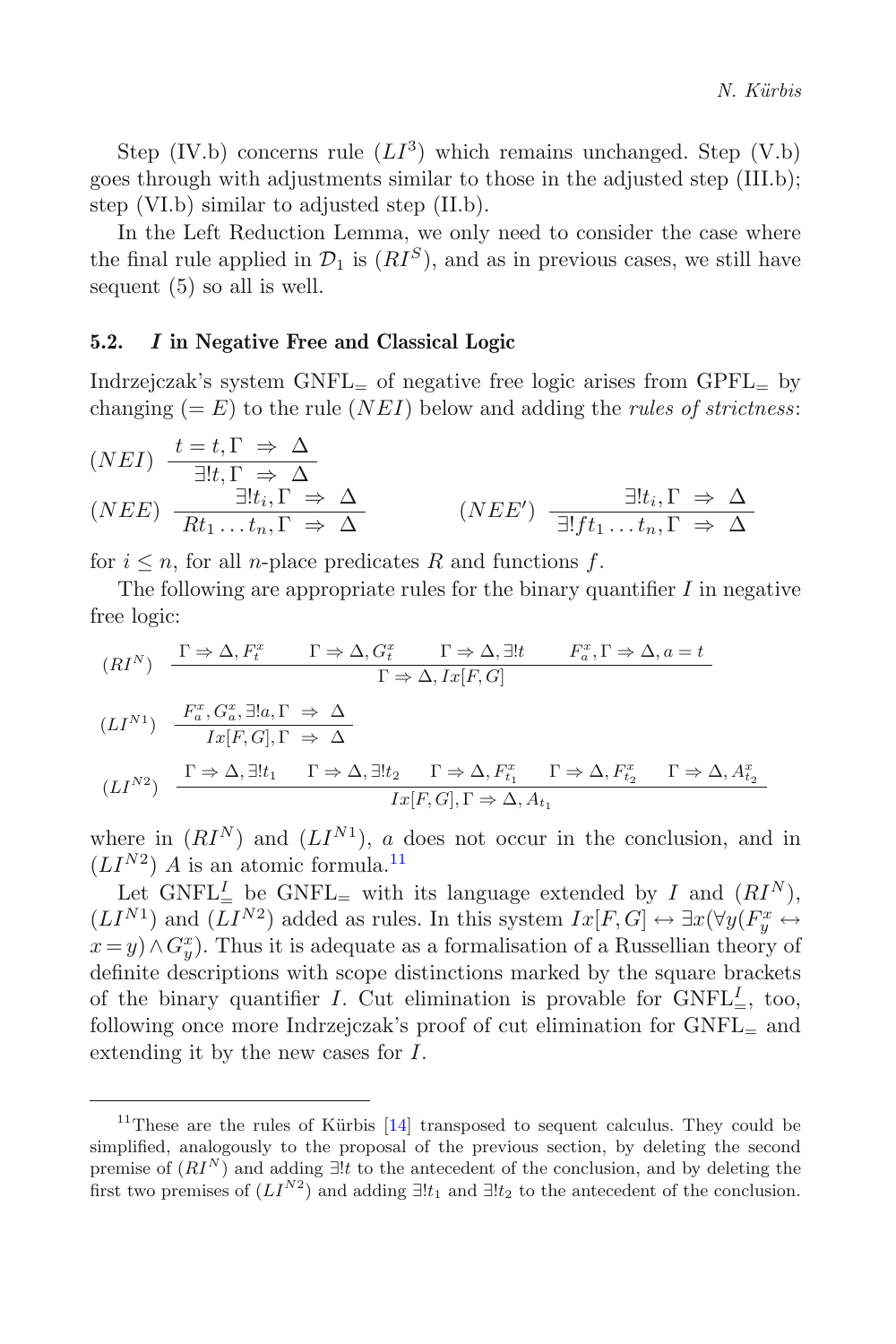Finally, one could even consider adding  $I$  to classical logic. For that we would need to change the rules for the quantifiers of  $\text{GPFL}_{=}$  in well known fashion, and then suitable rules for  $I$  are the following:

$$
(RI^C) \quad \frac{\Gamma \Rightarrow \Delta, F_t^x \qquad \Gamma \Rightarrow \Delta, G_t^x \qquad F_a^x, \Gamma \Rightarrow \Delta, a = t}{\Gamma \Rightarrow \Delta, Ix[F, G]}
$$

$$
(LI^{C1}) \quad \frac{F_a^x, G_a^x, \Gamma \Rightarrow \Delta}{Ix[F, G], \Gamma \Rightarrow \Delta}
$$

$$
(LI^{C2}) \quad \frac{\Gamma \Rightarrow \Delta, F_{t_1}^x \qquad \Gamma \Rightarrow \Delta, F_{t_2}^x \qquad \Gamma \Rightarrow \Delta, A_{t_2}^x}{Ix[F, G], \Gamma \Rightarrow \Delta, A_{t_1}}
$$

where in  $(RI^C)$  and  $(LI^{C_1})$ , a does not occur in the conclusion, and in  $(LI^{C2})$  A is an atomic formula.

Then  $Ix[F,G] \leftrightarrow \exists x(\forall y(F_y^x \leftrightarrow x=y) \land G_y^x)$  is also provable, and Cut elimination goes through as before.

It is interesting to note that the rules for  $I$  in negative free logic and classical logic are significantly simpler than those for  $I$  in positive free logic. The reasons is that in both the former logics,  $Ix[F,G]$  is equivalent to a formula that, albeit already fairly complex, is still reasonably straightforward, namely the formula that expresses the Russellian analysis of 'The F is G'. Thus  $Ix[F, G]$  is definable in terms or eliminable in favour of the latter and all we are required to do, should we wish to keep it as a primitive nonetheless, is to pretend to look for rules that would allow to introduce  $\exists x (\forall y (F_y^x \leftrightarrow x = y) \land G_y^x)$  immediately to the left and to right of the sequent arrow, and then use those rules for  $I$  instead. The situation is more complicated in positive free logic, as there  $Ix[F, G]$  is not straightforwardly equivalent to anything else: adding a means for formalising definite descriptions to positive free logic constitutes a genuine extension of its expressive power.  $Ix[F,G]$  is equivalent to  $\exists x(\forall y(F_y^x \leftrightarrow x=y) \land G_y^x)$  only under the assumption that a unique  $F$  exists. The latter is also already fairly complex; indeed, it is expressible by a formula involving I. The F is  $G'$  says something rather more intricate in positive free logic than it does in negative free logic. This is again to do with the aim of theorists of definite descriptions who prefer positive free logic, discussed in the introduction, to avoid commitment to the existence of a unique F with an assertion of 'The F is  $G'$ ', and, indeed, to commit to nothing much at all should there not be one.

**Acknowledgements.** I would like to thank Andrzej Indrzejczak for his comments on this paper and a referee for *Studia Logica*, who also made helpful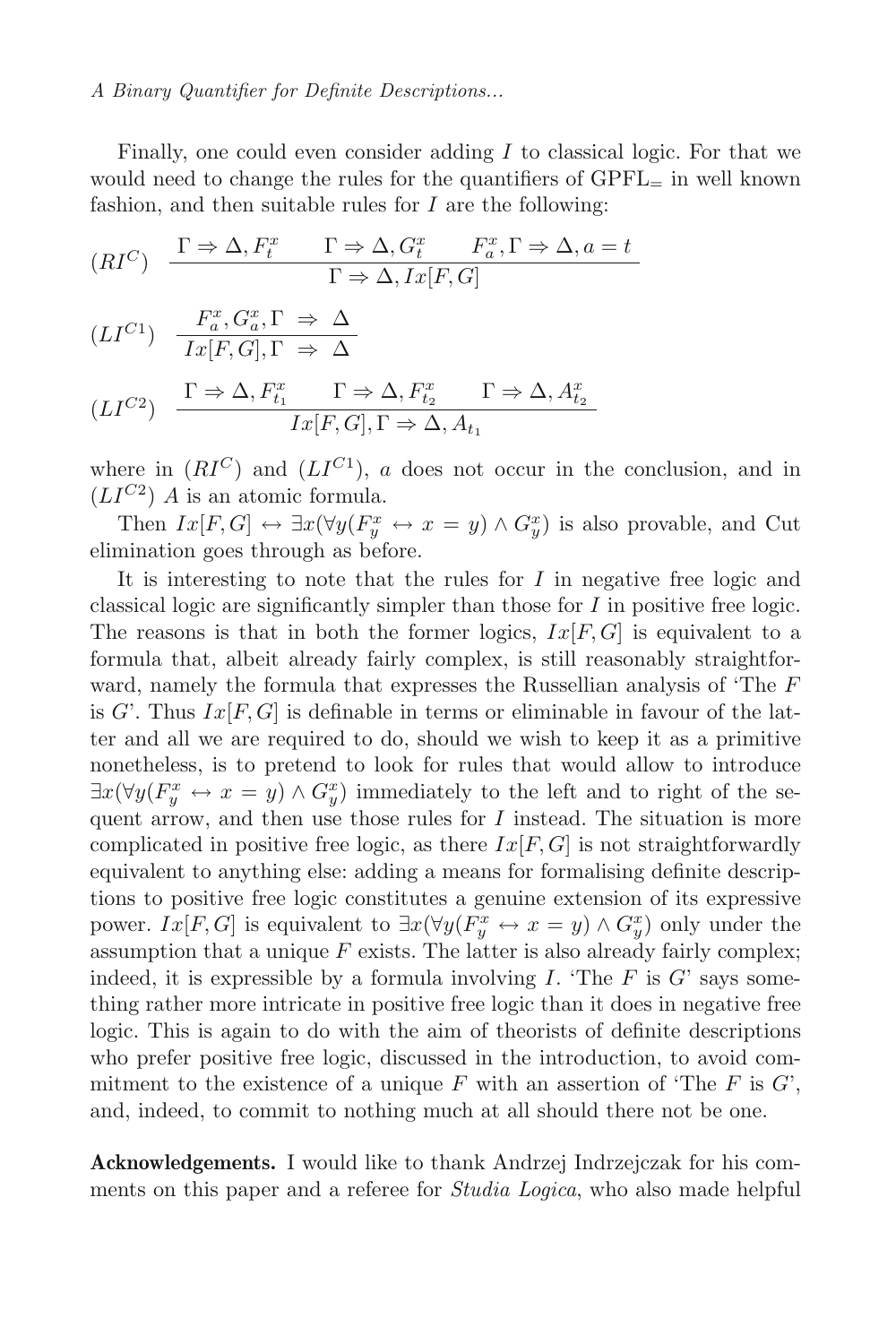suggestions for improvement. This paper was written while I was an Alexander von Humboldt Fellow at the University of Bochum. To both institutions many thanks are due.

**Open Access.** This article is licensed under a Creative Commons Attribution 4.0 International License, which permits use, sharing, adaptation, distribution and reproduction in any medium or format, as long as you give appropriate credit to the original author(s) and the source, provide a link to the Creative Commons licence, and indicate if changes were made. The images or other third party material in this article are included in the article's Creative Commons licence, unless indicated otherwise in a credit line to the material. If material is not included in the article's Creative Commons licence and your intended use is not permitted by statutory regulation or exceeds the permitted use, you will need to obtain permission directly from the copyright holder. To view a copy of this licence, visit [http://creativecommons.org/licenses/by/4.0/.](http://creativecommons.org/licenses/by/4.0/)

**Publisher's Note** Springer Nature remains neutral with regard to jurisdictional claims in published maps and institutional affiliations.

## **References**

- <span id="page-19-4"></span>[1] Bencivenga, E., Free logics, in D. Gabbay, and F. Guenther, (eds.), *Handbook of Philosophical Logic. Volume III: Alternatives to Classical Logic,* Springer, Dortrecht, 1986, pp. 373–426.
- <span id="page-19-10"></span>[2] Bostock, D., *Intermediate Logic*, Clarendon Press, Oxford, 1997.
- <span id="page-19-2"></span>[3] Czermak, J., A logical calculus with definite descriptions, *Journal of Philosophical Logic* 3(3): 211–228, 1974.
- <span id="page-19-8"></span>[4] Dummett, M., *Frege. Philosophy of Language*, 2 ed., Duckworth, London, 1981.
- <span id="page-19-6"></span>[5] Fitting, M., and R. L. Mendelsohn, *First-Order Modal Logic*. Kluwer, Dordrecht, Boston, London, 1998.
- <span id="page-19-7"></span>[6] Garson, J. W., *Modal Logic for Philosophers,* 2 ed., Cambridge University Press, 2013.
- <span id="page-19-3"></span>[7] Gratzl, N., Incomplete symbols – definite descriptions revisited, *Journal of Philosophical Logic* 44(5): 489–506, 2015.
- <span id="page-19-5"></span>[8] Hintikka, J., Towards a theory of definite descriptions, *Analysis* 19(4): 79–85, 1959.
- <span id="page-19-0"></span>[9] Indrzejczak, A., Cut-free modal theory of definite descriptions, in G.M.G. Bezhanishvili, G. D'Agostino, and T. Studer, (eds.), *Advances in Modal Logic, Vol. 12,* College Publications, London, 2018a, pp. 359–378.
- [10] Indrzejczak, A., Fregean description theory in proof-theoretical setting, *Logic and Logical Philosophy* 28(1): 137–155, 2018b.
- [11] Indrzejczak, A., Existence, definedness and definite descriptions in hybrid modal logic, in N. Olivetti, R. Verbrugge, S. Negri, and G. Sandu, (eds.), *Advances in Modal Logic 13,* College Publications, Rickmansworth, 2020a, pp. 349–368.
- <span id="page-19-1"></span>[12] Indrzejczak, A., Free definite description theory - sequent calculi and cut elimination, *Logic and Logical Philosophy* 29(4): 505–539, 2020b.
- <span id="page-19-9"></span>[13] Indrzejczak, A., Free logics are cut free, *Studia Logica* 109(4): 859–886, 2021.